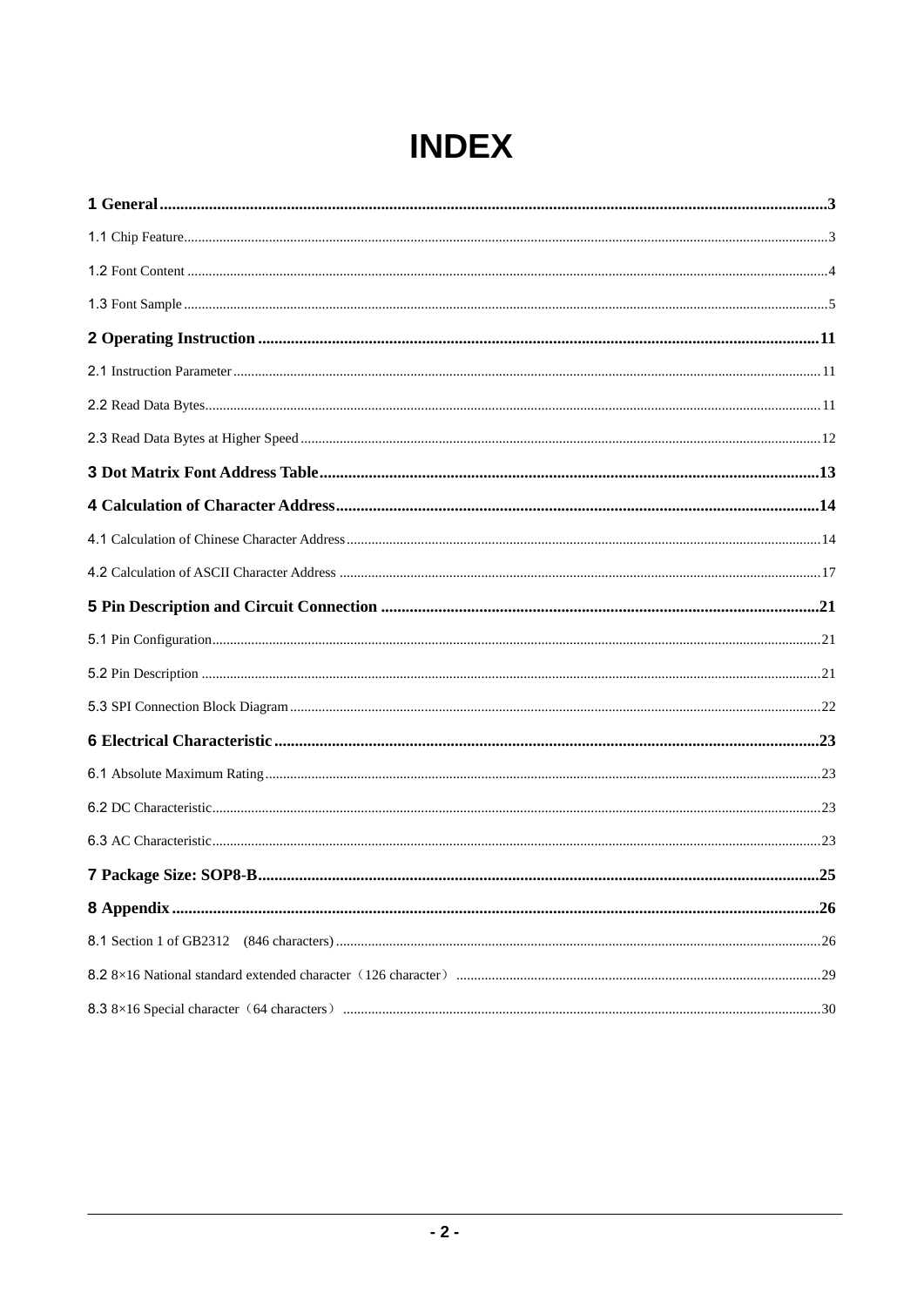## **1 General**

ER3304-1 contains 12x12、16x16、24x24、32x32 dot matrix Chinese font, supporting GB2312 Simplified Chinese and ASCII.The data arrangement format is horizontal byte, horizontal string. The user may obtain the address of certain character dot matrix with the calculation method given by this data sheet, which enables the user to access to more character data by continually reading from the address already obtained.

## **1.1 Chip Feature**

- Bus Interface: SPI
- Data Arrangement: horizontal byte, horizontal string
- Frequency: 80MHz(max.)@3.3V
- Operating Voltage: 2.7V~3.6V
- Current:

Operating: 13mA

Standby: 1uA

- Package: SOP8-B
- Package Size:7.90mmX5.23mm
- Operating Temperature: -40℃~85℃ Storage Temperature: -55~125℃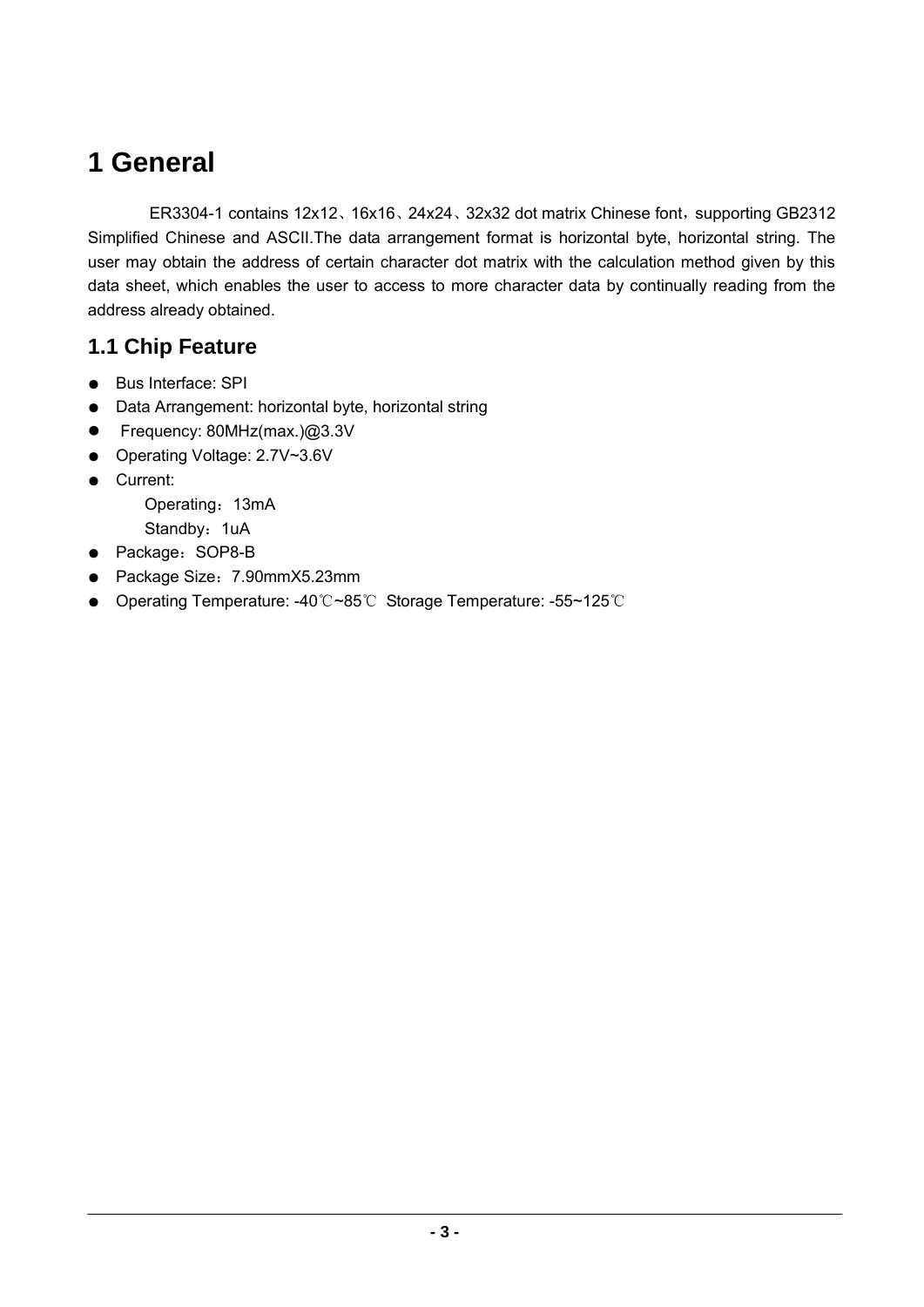## **1.2 Font Content**

| <b>Character Set</b>      | Content      | Font Size                           | Number of<br>Characters | Font Type               | Data<br>Arrangement                         | Remark |
|---------------------------|--------------|-------------------------------------|-------------------------|-------------------------|---------------------------------------------|--------|
|                           | <b>ASCII</b> | 5x7                                 | 96                      | <b>Basic</b>            | W-<br>horizontal byte,<br>horizontal string |        |
|                           | <b>ASCII</b> | 7x8                                 | 96                      | <b>Basic</b>            | W                                           |        |
|                           | <b>ASCII</b> | 6x12                                | 96                      | <b>Basic</b>            | $\overline{\mathsf{W}}$                     |        |
|                           | <b>ASCII</b> | 8x16                                | 96                      | <b>Basic</b>            | W                                           |        |
|                           | <b>ASCII</b> | 12x24                               | 96                      | <b>Basic</b>            | W                                           |        |
|                           | <b>ASCII</b> | 16x32                               | 96                      | <b>Basic</b>            | $\overline{\mathsf{W}}$                     |        |
|                           | <b>ASCII</b> | 12 dots<br>proportional<br>adjusted | 96                      | Arial                   | W                                           |        |
|                           | <b>ASCII</b> | 12 dots<br>proportional<br>adjusted | 96                      | Times new<br>Roman      | W                                           |        |
| <b>ASCII</b><br>Character | <b>ASCII</b> | 16 dots<br>proportional<br>adjusted | 96                      | Arial                   | W                                           |        |
| Set                       | <b>ASCII</b> | 16 dots<br>proportional<br>adjusted | 96                      | Times new<br>W<br>Roman |                                             |        |
|                           | <b>ASCII</b> | 24 dots<br>proportional<br>adjusted | 96                      | Arial                   | W                                           |        |
|                           | <b>ASCII</b> | 24 dots<br>proportional<br>adjusted | 96                      | Times new<br>Roman      | W                                           |        |
|                           | <b>ASCII</b> | 32 dots<br>proportional<br>adjusted | 96                      | Arial                   | W                                           |        |
|                           | <b>ASCII</b> | 32 dots<br>proportional<br>adjusted | 96                      | Times new<br>Roman      | W                                           |        |
|                           | GB2312       | 12x12                               | 6763                    | Song typeface           | W                                           |        |
|                           | Chinese      | 16x16                               | 6763                    | Song typeface           | W                                           |        |
|                           | Character    | 24x24                               | 6763                    | Song typeface           | W                                           |        |
|                           |              | 32x32                               | 6763                    | Song typeface           | W                                           |        |
| Chinese                   |              | 12x12                               | 846                     | Song typeface           | W                                           |        |
| Character                 | GB2312       | 16x16                               | 846                     | Song typeface           | W                                           |        |
| Set                       | Character    | 24x24                               | 846                     | Song typeface           | W                                           |        |
|                           |              | 32x32                               | 846                     | Song typeface           | W                                           |        |
|                           | National     | 6x12                                | 126                     | Song typeface           | $\overline{\mathsf{W}}$                     |        |
|                           | standard     | 8x16                                | 126                     | Song typeface           | W                                           |        |
|                           | extended     | 12x24                               | 126                     | Song typeface           | W                                           |        |
|                           | character    | 16x32                               | 126                     | Song typeface           | W                                           |        |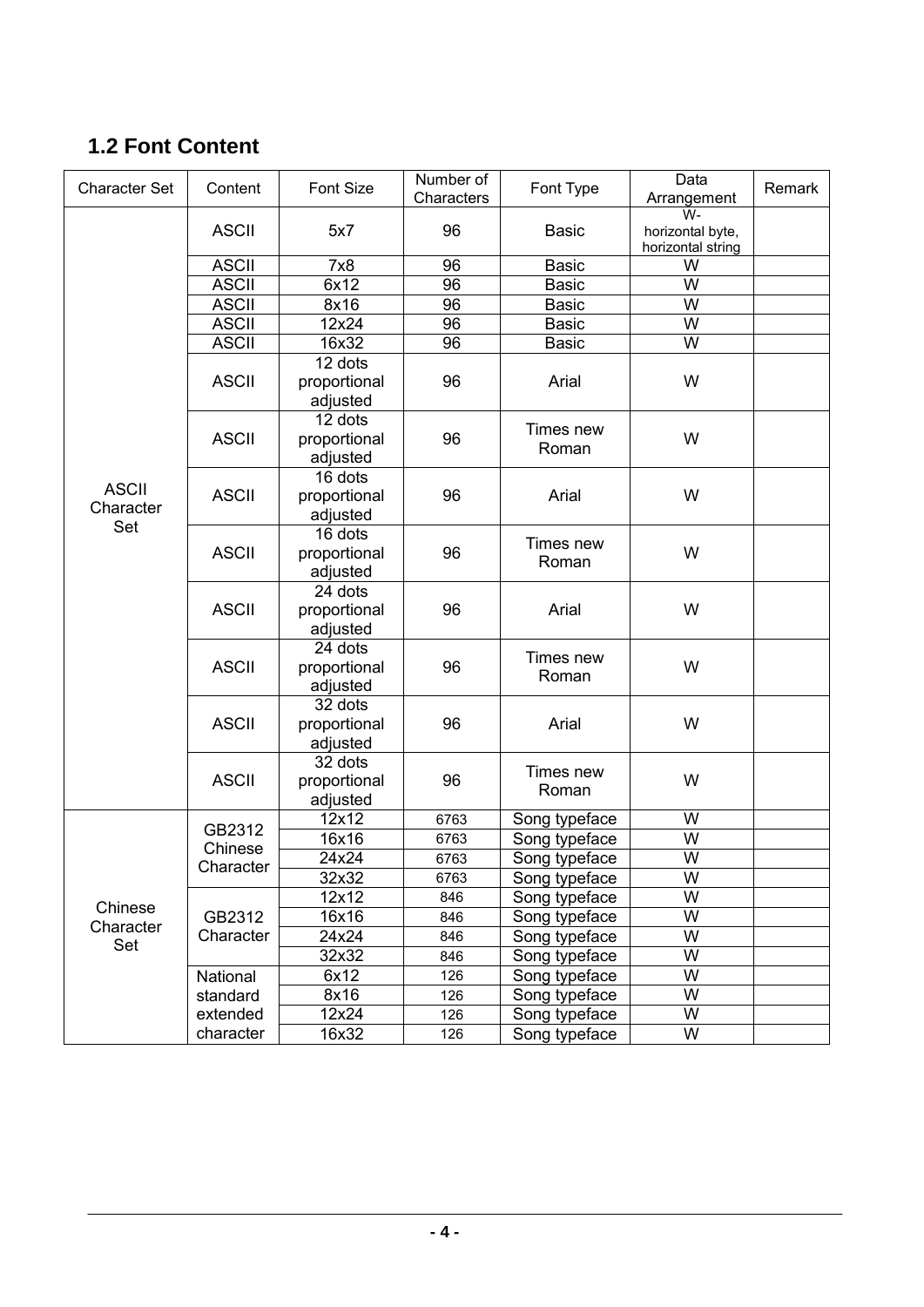## **1.3 Font Sample**

### 1.3.1 **GB2312 Chinese Character**

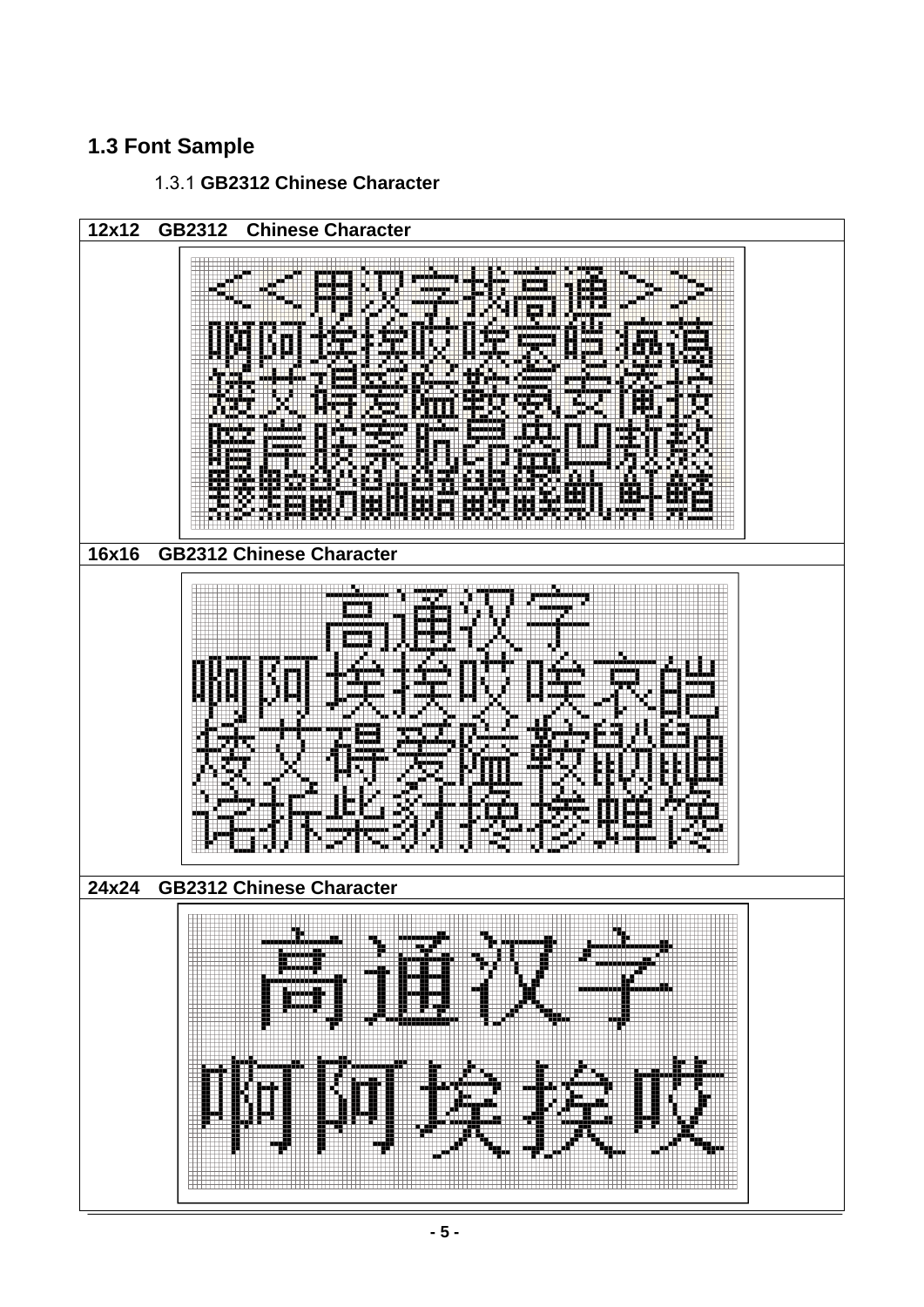

#### 1.3.2 **Other dot matrix characters**

| 5x7 | <b>ASCII</b>                |                      |                 |                    |                      |                  |                         |                 |                |                 |            |                      |                               |                      |                        |           |                                             |  |
|-----|-----------------------------|----------------------|-----------------|--------------------|----------------------|------------------|-------------------------|-----------------|----------------|-----------------|------------|----------------------|-------------------------------|----------------------|------------------------|-----------|---------------------------------------------|--|
|     | Low<br>4bit<br>High<br>4bit | $\mathbf 0$          | $\mathbf{1}$    | $\overline{2}$     | 3                    | $\overline{4}$   | 5                       | 6               | $\overline{7}$ | 8               | 9          | A                    | B                             | C                    | D                      | Ε         | F                                           |  |
|     | 2                           | $\overline{a}$<br>₩  |                 |                    | ÷                    | \$               | 麟                       | S.              | Ø<br>₩         |                 | ħ<br>УĤ.   | È                    | ₩<br>TTTTTTTTTTTTTTT <i>T</i> | ▓                    | الألائب الأبار         | x         | X                                           |  |
|     | 3                           | K                    | E               | tije<br>See<br>See | 11                   | M                | and<br>Sin              | C)              | Ŧ              | Ø               | <b>SIN</b> | ۳<br>Ħ.,             | ▓                             | E)                   | anan<br>Musik<br>Musik | tij<br>Ki | <b>M</b>                                    |  |
|     | 4                           |                      | Ø               | E                  | <b>Text</b><br>Elit  | <b>III</b><br>w. | e.<br>i na ma           | i               | E<br>m         | ð               |            | W                    |                               | ہے۔<br>انگلیٹ        |                        |           | <b>T</b>                                    |  |
|     | 5                           | 13 H S V<br>P        | <b>III</b><br>M |                    | ting<br>1987<br>1988 | W                |                         | Ş               | U              | <b>MA</b><br>Sü | 繁          |                      |                               | <b>TITLE</b><br>Ã    | Ŧ<br>ul 1              | 蓠         | ा । ।<br>$\pm$<br>$\overline{111}$<br>سنفتح |  |
|     | 6                           | W<br>$\pm\pm\pm$     | <u>U.</u>       |                    | an<br>San            | <b>BA</b>        | start<br>Start<br>Start | E               | <b>Cong</b>    | F.              | W۱<br>ı    | Ī                    | ē                             |                      |                        | m         | Ø<br>Ш                                      |  |
|     | 7                           | ——<br>œ              | <b>Exist</b>    | F.                 | en<br>1995           |                  | l.                      | W               | W              | 躑               | <u>u</u>   | Here<br>1941<br>1942 | 麛                             |                      | Ķ                      | <b>MA</b> | ШI                                          |  |
| 7x8 | <b>ASCII</b>                |                      |                 |                    |                      |                  |                         |                 |                |                 |            |                      |                               |                      |                        |           |                                             |  |
|     | Low<br>4bit<br>High<br>4bit | $\mathbf{0}$         | $\mathbf{1}$    | $\overline{2}$     | 3                    | 4                | 5                       | 6               | $\overline{7}$ | 8               | 9          | A                    | B                             | $\mathsf{C}$         | D                      | E         | F                                           |  |
|     | $\overline{2}$              | E                    | I               | Ħ                  | 緈                    | ≸                | X.                      | ß.              | XIII           |                 | þ          | ▓                    | ÷                             | $\blacksquare$<br>2. | $\blacksquare$         | ж.        |                                             |  |
|     | 3                           | Ø                    | 1               | Z                  | B                    | 4                | ₿                       | Ċ.              | rija.<br>Val   | 8               | B          | ₩₩<br>m              | <b>FFFFFF</b><br>H            | K.                   | m.                     | þ         | Œ                                           |  |
|     | 4                           | œ                    | A               | ₿                  | U.                   | P                | l.                      | W               | G              | Ä               | I          | J                    | K                             |                      | M                      | M         | $\Box$                                      |  |
|     | 5                           | M                    | W               | R                  | s                    |                  | Ц                       | M               | W              | ×               | m          |                      |                               | i.                   | I                      | M.<br>H   | E                                           |  |
|     | 6                           | <b>M</b>             | æ.              | k.                 | W                    | Œ                | ella.<br>Suo            | f.              | g              | m               | 1          | W                    | K                             | I                    | m.                     | n         | W.                                          |  |
|     | $\overline{7}$              | $\overline{1}$<br>p. | ┉<br>H          | <b>HILL</b><br>٣.  | SS.                  | Œ                | سسه<br>Ш.               | <b>HHH</b><br>W | ω.             | X               | W          | <b>HILL BE</b><br>z. | Œ                             |                      | M                      | m.<br>H   |                                             |  |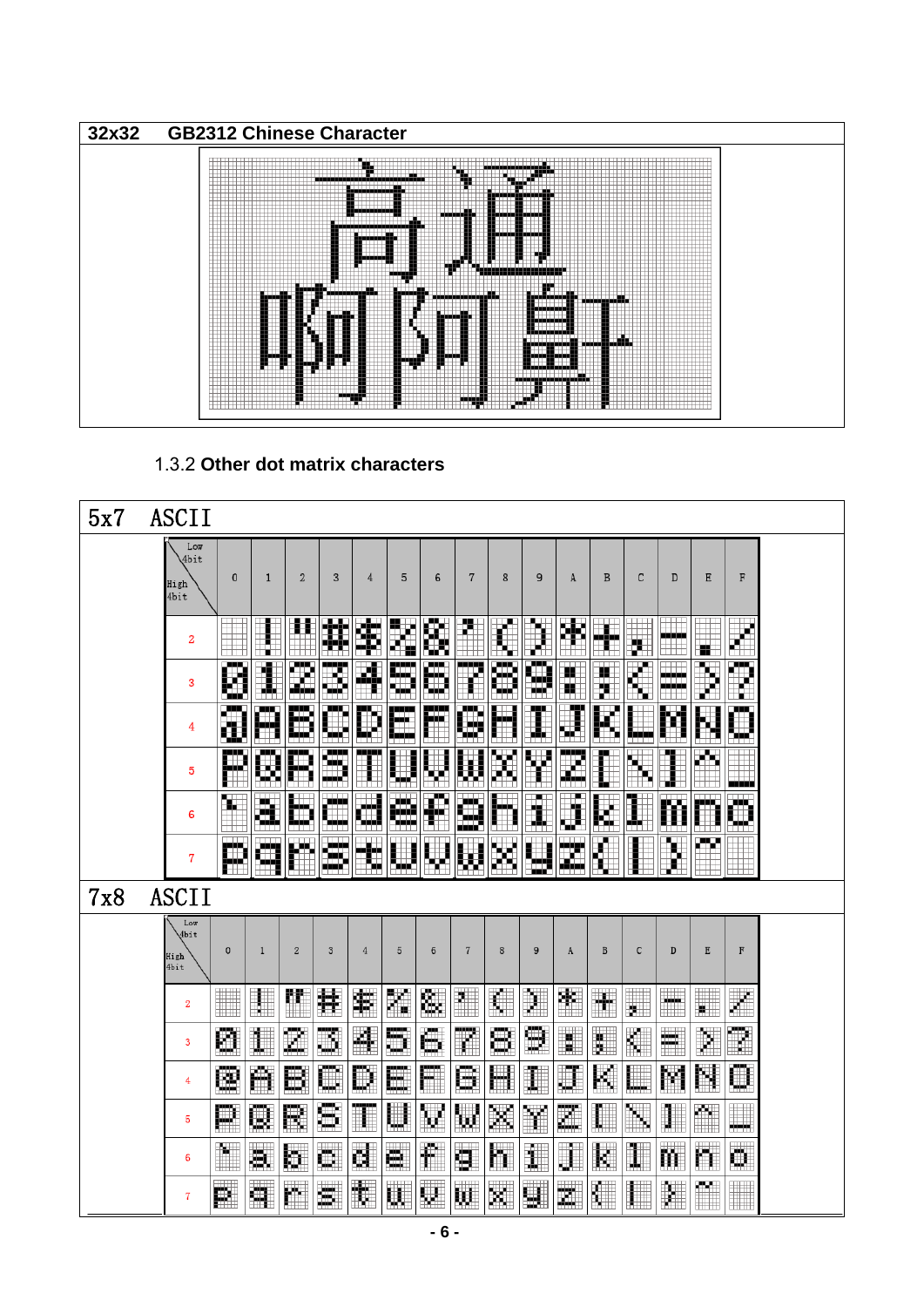| 6x12 | <b>ASCII</b>                                                                                                                                                                                                           |
|------|------------------------------------------------------------------------------------------------------------------------------------------------------------------------------------------------------------------------|
|      | $L \circ \pi$<br>4bit<br>$\mathbf 0$<br>$\mathbb F$<br>5<br>c<br>E<br>$\mathbf{1}$<br>$\overline{2}$<br>$\overline{\mathbf{3}}$<br>6<br>$\overline{7}$<br>8<br>9<br>В<br>D<br>$\overline{4}$<br>A<br>High<br>4bit      |
|      | H<br>æ.<br>B<br>缀<br>₩<br>T.<br>مزمزمز<br>$\overline{\mathbf{2}}$<br>ö                                                                                                                                                 |
|      | 3456<br>E<br>Ø<br>8<br>E<br><b>MA</b><br>Ø<br>្ញ<br>Į<br>3                                                                                                                                                             |
|      | ABCD<br>O<br>Ē<br>I-<br>4                                                                                                                                                                                              |
|      | W.<br>ORS<br>XX<br>EBI FEB<br>BED 199<br>5<br>-----                                                                                                                                                                    |
|      | f<br>O<br>1<br>BJ CH<br>IGB.<br>$\oplus$<br>ũ.<br>K.<br>0<br>6                                                                                                                                                         |
|      | tuvwxy<br><b>Billian</b><br>E<br>$\overline{7}$                                                                                                                                                                        |
| 8x16 | <b>ASCII</b>                                                                                                                                                                                                           |
|      | Low<br>4bit<br>$\mathbf F$<br>5<br>E<br>$\circ$<br>$\overline{2}$<br>6<br>$\overline{7}$<br>8<br>A<br>B<br>$\mathbf C$<br>D<br>$\mathbf{1}$<br>3<br>$\overline{4}$<br>9<br>High<br>4bit                                |
|      | I<br>&<br>\$<br>X<br>ľ<br>m<br>$\cdot$<br>Å<br>J<br>Ӌ<br>L<br>$\overline{\mathbf{2}}$                                                                                                                                  |
|      | Š<br>Ş<br>ļ<br>þ.<br>Š<br>4<br>$\tilde{z}$<br>J<br>Ē<br>Ş<br>Ĩ<br>Ø<br>İ<br>3                                                                                                                                          |
|      | P<br>G<br>$\mathbf{r}$<br>$\blacksquare$<br>$\mathbb{C}$<br>M<br>4                                                                                                                                                     |
|      | $\frac{1}{3}$<br>E X<br>$\frac{1}{\sqrt{2}}$<br>Z<br>$\overline{\mathbb{Q}}$<br>$\mathcal{L}$<br>$\overline{\mathbf{w}}$<br>R<br>$\hat{=}$<br>$\ddot{\phantom{0}}$<br>$\ddot{\phantom{0}}$<br>$\mathbb{P}$<br>5<br>Ī.  |
|      | <b>Property</b><br>$\overline{a}$<br>Ī<br>e.<br>g<br><b>Second</b><br>$\overline{\phantom{a}}$<br>$\overline{\mathbb{R}}$<br>h<br>$\overline{\mathbf{j}}$<br>$\mathbf{f}$<br>a<br>6<br>MD.                             |
|      | $\overline{\mathbf{v}}$<br>$\overline{z}$<br>Ţ<br>$\mathbb{Z}$<br>q<br>3<br>$\overline{\mathbf{y}}$<br>Ī<br>p<br>r<br>$\mathbf{E}$<br>$\overline{\mathbf{u}}$<br>$\overline{\phantom{0}}$<br>WANGI UNI<br>7<br>▦<br>⊞⊞ |
|      |                                                                                                                                                                                                                        |
|      |                                                                                                                                                                                                                        |
|      |                                                                                                                                                                                                                        |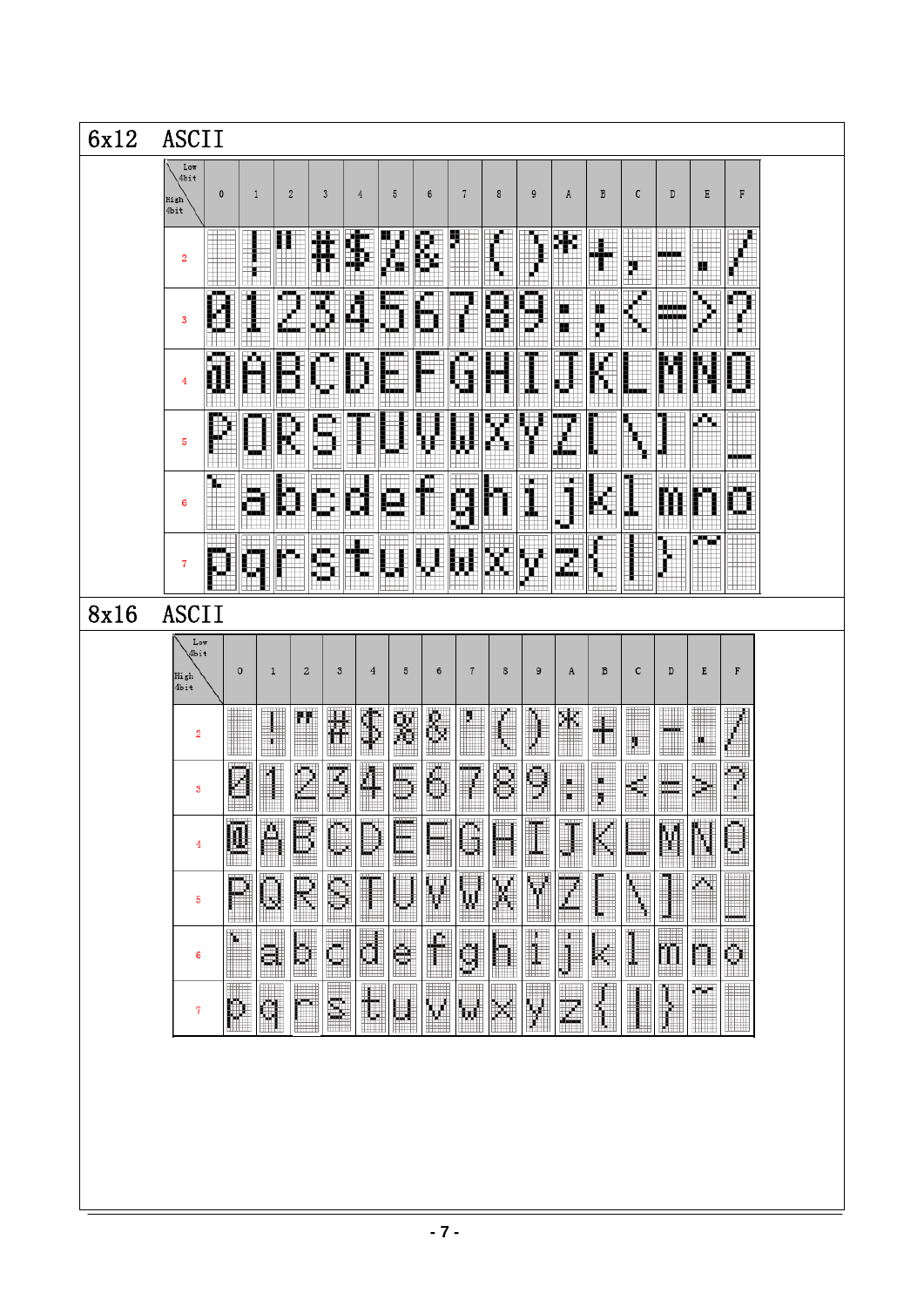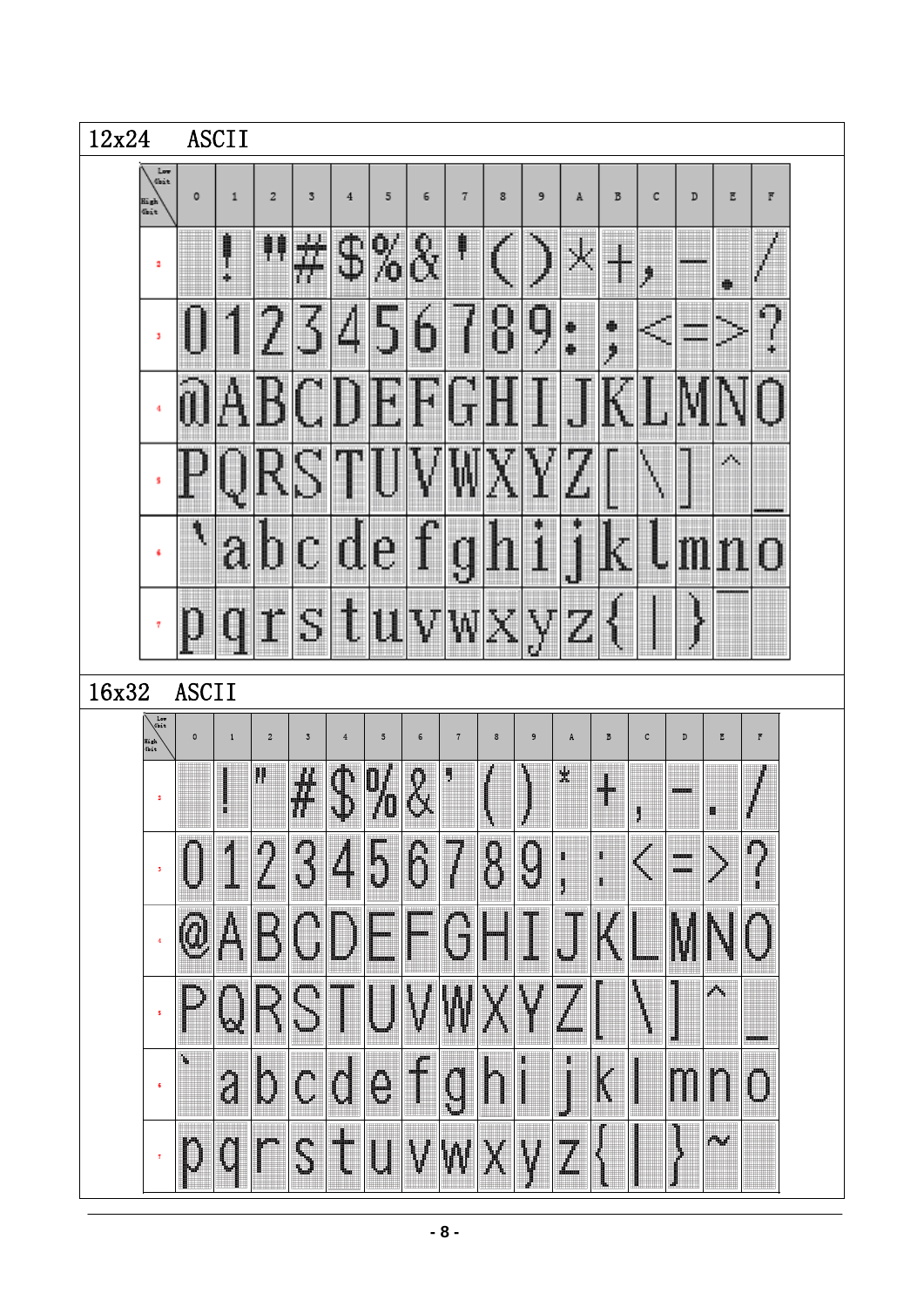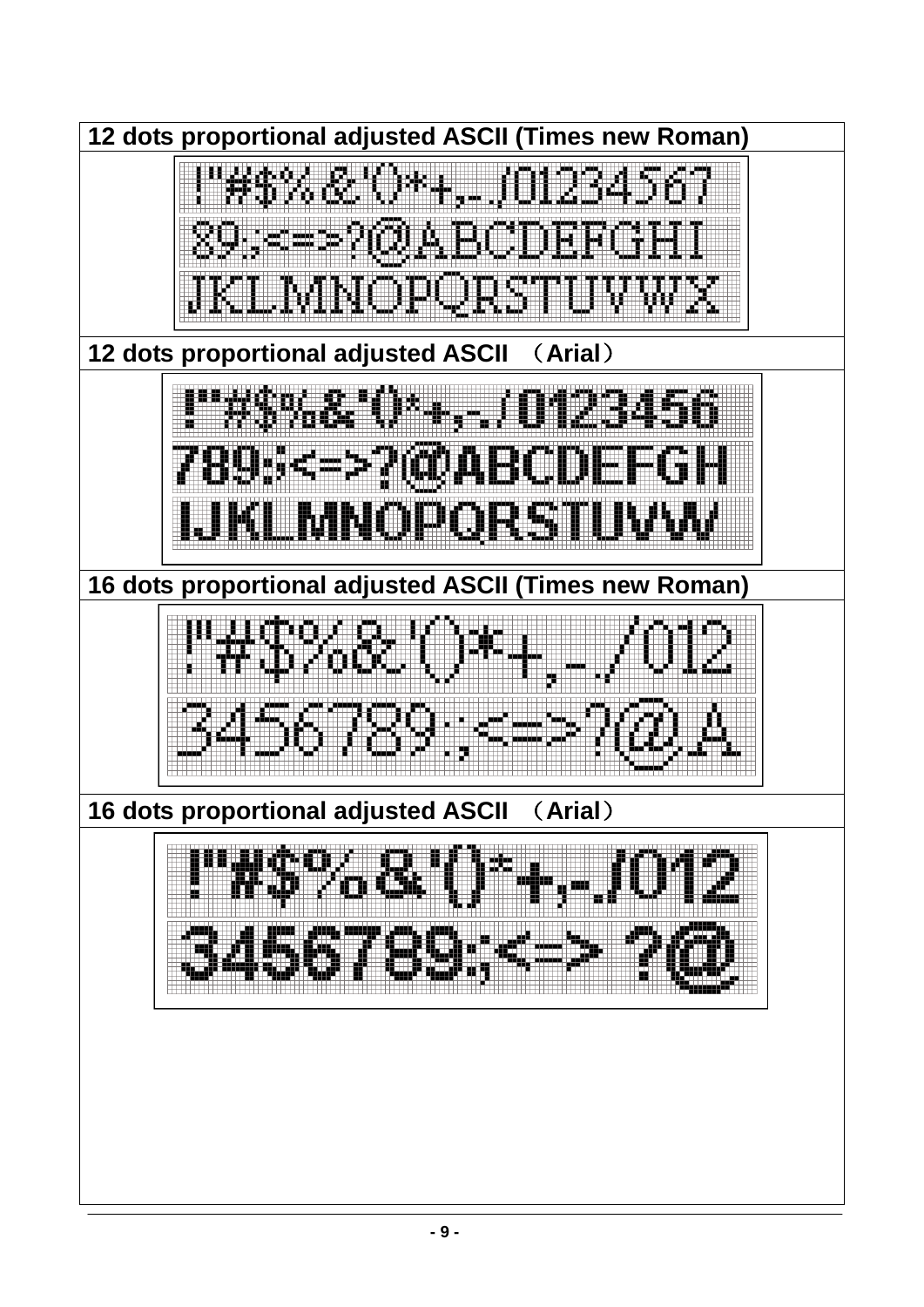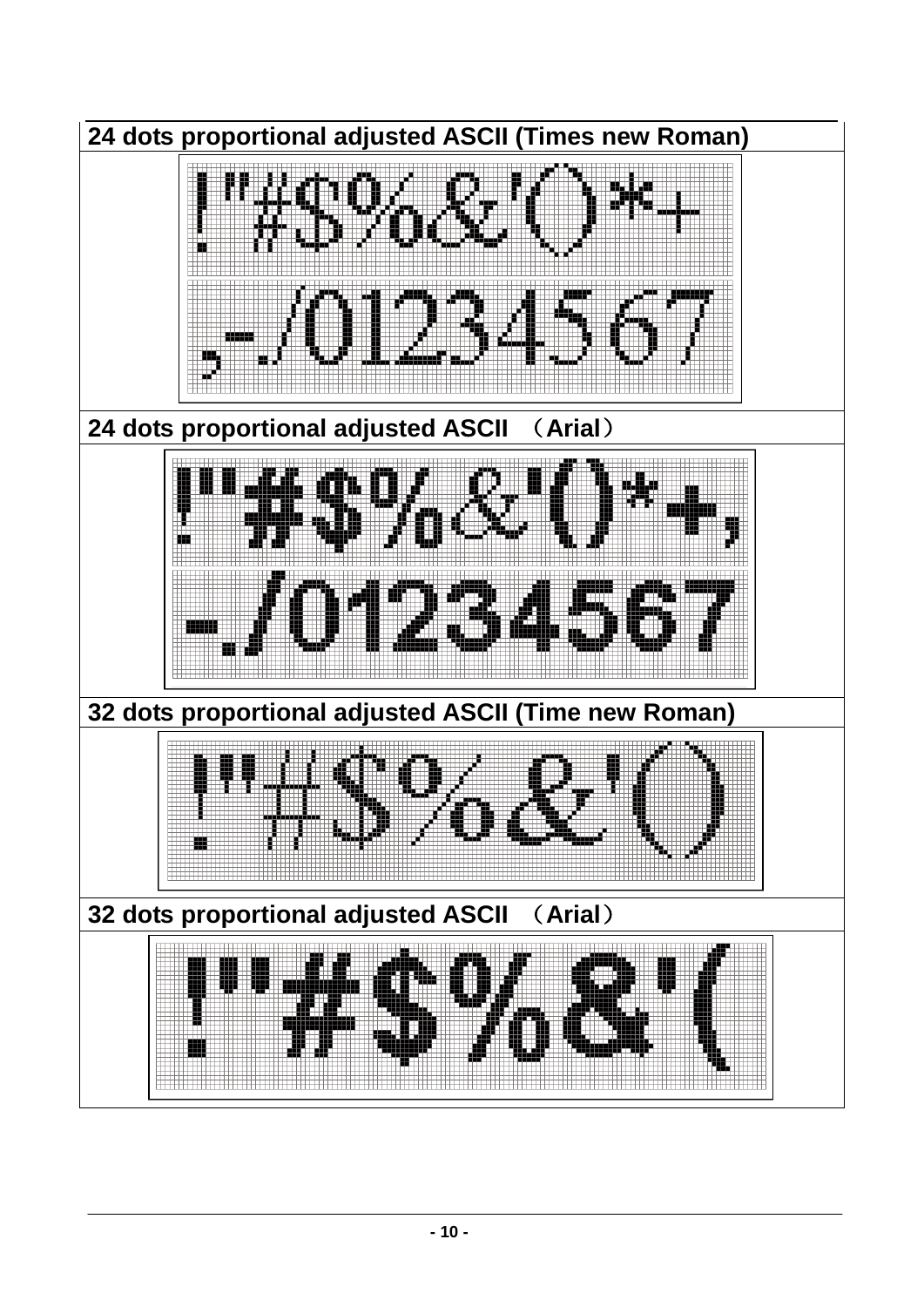## **2 Operating Instruction**

### **2.1 Instruction Parameter**

Instruction Set

| <b>Instruction</b> | <b>Description</b>                        | <b>Instruction</b><br>Code(One-Byte) |      | <b>Address</b><br><b>Bytes</b> | Dummy<br><b>Bytes</b> | Data<br><b>Bytes</b> |
|--------------------|-------------------------------------------|--------------------------------------|------|--------------------------------|-----------------------|----------------------|
| <b>READ</b>        | <b>Read Data Bytes</b>                    | 0000 0011                            | 03 h |                                |                       | 1 to ∞               |
| <b>FAST READ</b>   | <b>Read Data Bytes</b><br>at Higher Speed | 0000 1011                            | 0B h |                                |                       | 1 to ∞               |

## **2.2 Read Data Bytes**

Read Data Bytes need Instruction Code to carry out every operation. READ instruction process by below timing sequence (picture):

- First Chip-Selection signal(CS#) remains active low,1 byte command word(03 h) and 3 bytes address be shifted into Pin (SI) by bit, every bit be locked during serial clock (SCLK) remains active high.
- Then the data of this address be shifted out from Pin(SO) by bit during serial clock (SCLK) remains active low.
- After read those date bytes,Chip-Selection signal(CS#) remains active high, finish this operation.

If Chip-Selection signal (CS#) remains active low, the data of next address be shifted out from Pin(SO) by bit



Picture: Read Data Bytes (READ) Instruction Sequence and Data-out sequence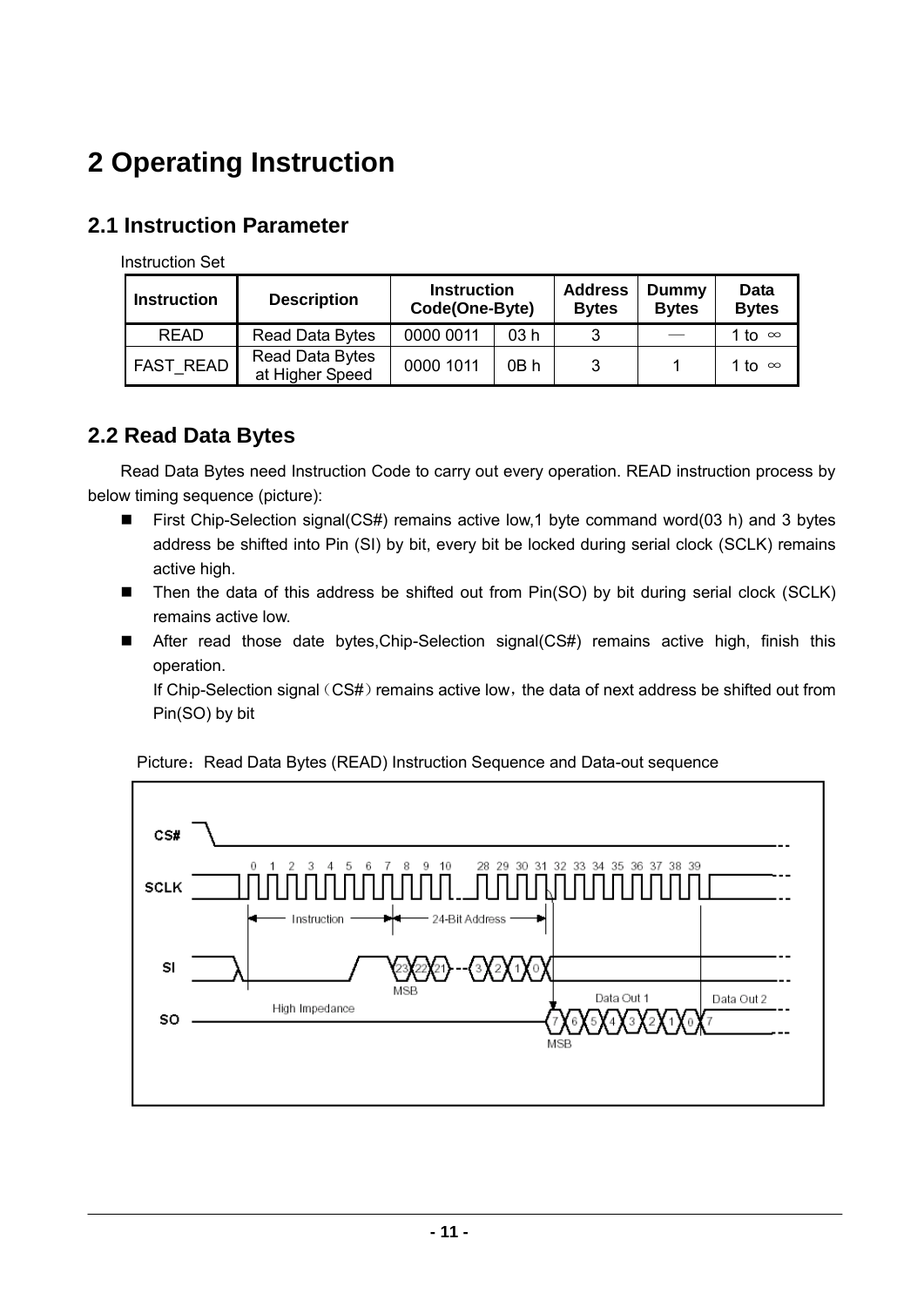## **2.3 Read Data Bytes at Higher Speed**

Read Data Bytes at Higher Speed need Instruction Code to carry out every operation. READ instruction process by below timing sequence (picture):

- First Chip-Selection signal(CS#) remains active low, 1 byte command word(0Bh), 3 bytes address and 1 byte Dummy be shifted into Pin(SI) by bit,every bit be locked during serial clock (SCLK) remains active high.
- Then the data of this address be shifted out from Pin(SO) by bit during serial clock remains active low.
- If Chip-Selection signal(CS#) keeps active low, data of next address will be shifted out. Example:Read one 15x16 Chinese character need 32 Bytes, after read 32 bytes data, finish reading one Chinese character data.

 If no need to read next data,then remains Chip-Selection signal(CS#) active high, finish this operation.

Picture: Read Data Bytes at Higher Speed (READ\_FAST) Instruction Sequence and Data-out sequence

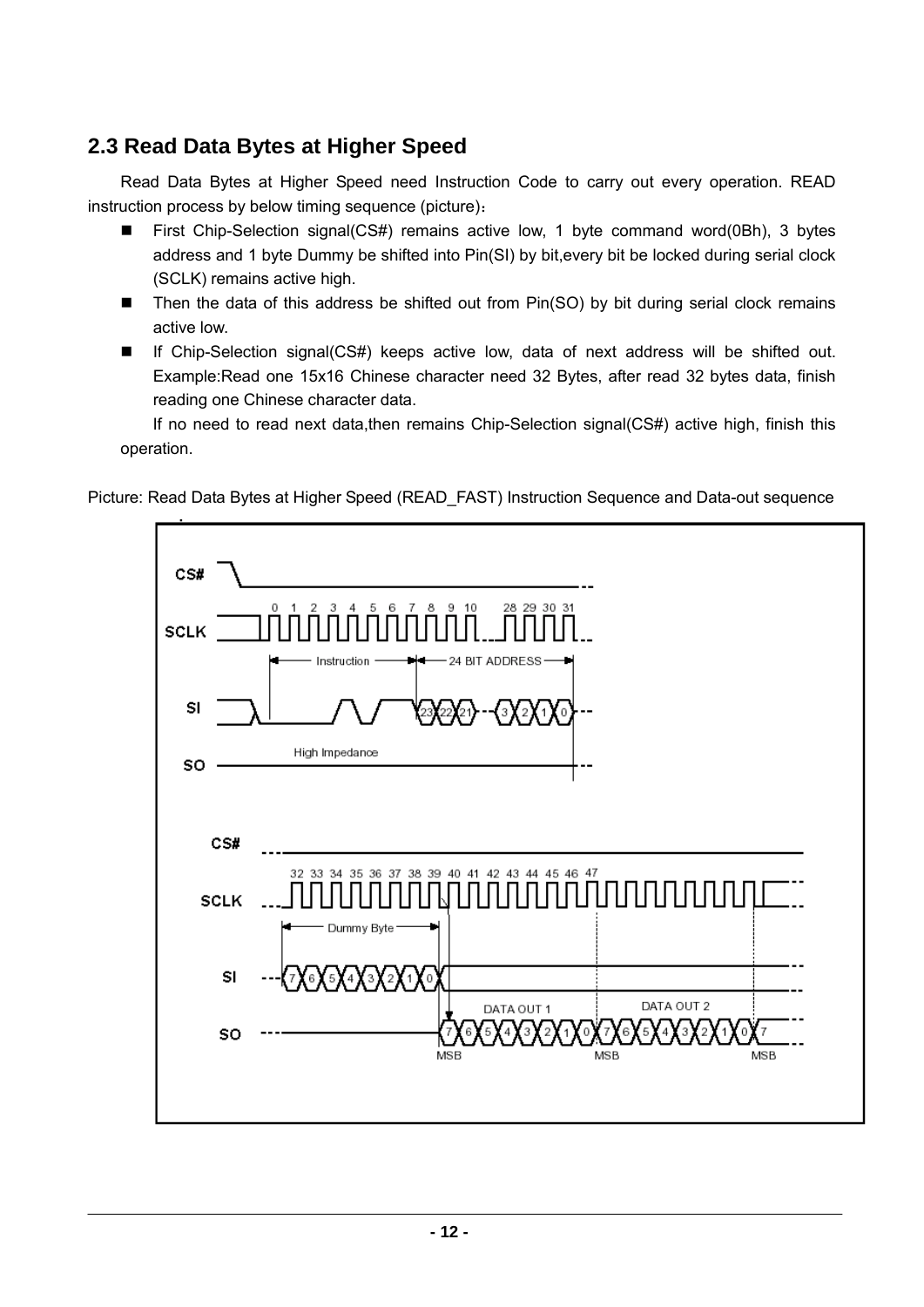## **3 Dot Matrix Font Address Table**

|                 |                                                       | <b>Character</b> | Number of         | <b>Base</b> | <b>Reference</b> |
|-----------------|-------------------------------------------------------|------------------|-------------------|-------------|------------------|
| NO.             | <b>Font Content</b>                                   | <b>Set</b>       | <b>Characters</b> | address     | algorithm        |
| $\mathbf 1$     | GB2312<br>12x12                                       | GB2312           | 6763+846          | 0x00000     | 4.1.1            |
| $\overline{2}$  | 15x16<br>GB2312                                       | GB2312           | 6763+846          | 0x2C9D0     | 4.1.2            |
| 3               | 24x24<br>GB2312                                       | GB2312           | 6763+846          | 0x68190     | 4.1.3            |
| 4               | 32x32<br>GB2312                                       | GB2312           | 6763+846          | 0xEDF00     | 4.1.4            |
| 5               | 6x12<br>National<br>standard<br>extended<br>character | GB2312           | 126               | 0x1DBE0C    | 4.1.5            |
| 6               | <b>ASCII</b><br>6x12                                  | <b>ASCII</b>     | 96                | 0x1DBE00    | 4.2.3            |
| $\overline{7}$  | 12 dots proportional adjusted ASCII<br>(Arial)        | <b>ASCII</b>     | 96                | 0x1DC400    | 4.2.7            |
| 8               | 12 dots proportional adjusted ASCII<br>(Time)         | <b>ASCII</b>     | 96                | 0x1DCDC0    | 4.2.8            |
| 9               | National<br>8x16<br>standard<br>extended<br>character | GB2312           | 126               | 0x1DD790    | 4.1.6            |
| 10              | 8x16 ASCII                                            | <b>ASCII</b>     | 96                | 0x1DD780    | 4.2.4            |
| 11              | 5x7<br><b>ASCII</b>                                   | <b>ASCII</b>     | 96                | 0x1DDF80    | 4.2.1            |
| 12              | <b>ASCII</b><br>7x8                                   | <b>ASCII</b>     | 96                | 0x1DE280    | 4.2.2            |
| 13              | 16 dots proportional adjusted ASCII<br>(Arial)        | <b>ASCII</b>     | 96                | 0x1DE580    | 4.2.9            |
| 14              | 16 dots proportional adjusted ASCIII<br>(Time)        | <b>ASCII</b>     | 96                | 0x1DF240    | 4.2.10           |
| 15              | National standard extended<br>12x24<br>character      | GB2312           | 126               | 0x1DFF30    | 4.1.8            |
| 16              | <b>ASCII</b><br>12x24                                 | <b>ASCII</b>     | 96                | 0x1DFF00    | 4.2.5            |
| 17              | 24 dots proportional adjusted ASCII<br>(Arial)        | <b>ASCII</b>     | 96                | 0x1E22D0    | 4.2.11           |
| 18              | 24 dots proportional adjusted ASCII<br>(Time)         | <b>ASCII</b>     | 96                | 0x1E3E90    | 4.2.12           |
| 19              | 16x32 National standard extended<br>character         | GB2312           | 126               | 0x1E5A90    | 4.1.9            |
| 20              | 16x32<br><b>ASCII</b>                                 | <b>ASCII</b>     | 96                | 0x1E5A50    | 4.2.6            |
| 21              | 32 dots proportional adjusted ASCII<br>(Arial)        | <b>ASCII</b>     | 96                | 0x1E99D0    | 4.2.13           |
| 22              | 32 dots proportional adjusted ASCII<br>(Time)         | <b>ASCII</b>     | 96                | 0x1ECA90    | 4.2.14           |
| 23              | Service area                                          |                  |                   | 0x1EFB50    |                  |
| $\overline{24}$ | 8x16<br>GB2312 Special character                      | GB2312           | 64                | 0x1F2880    | 4.1.7            |
| $\overline{25}$ | Service area                                          |                  |                   | 0x1F7CC8    |                  |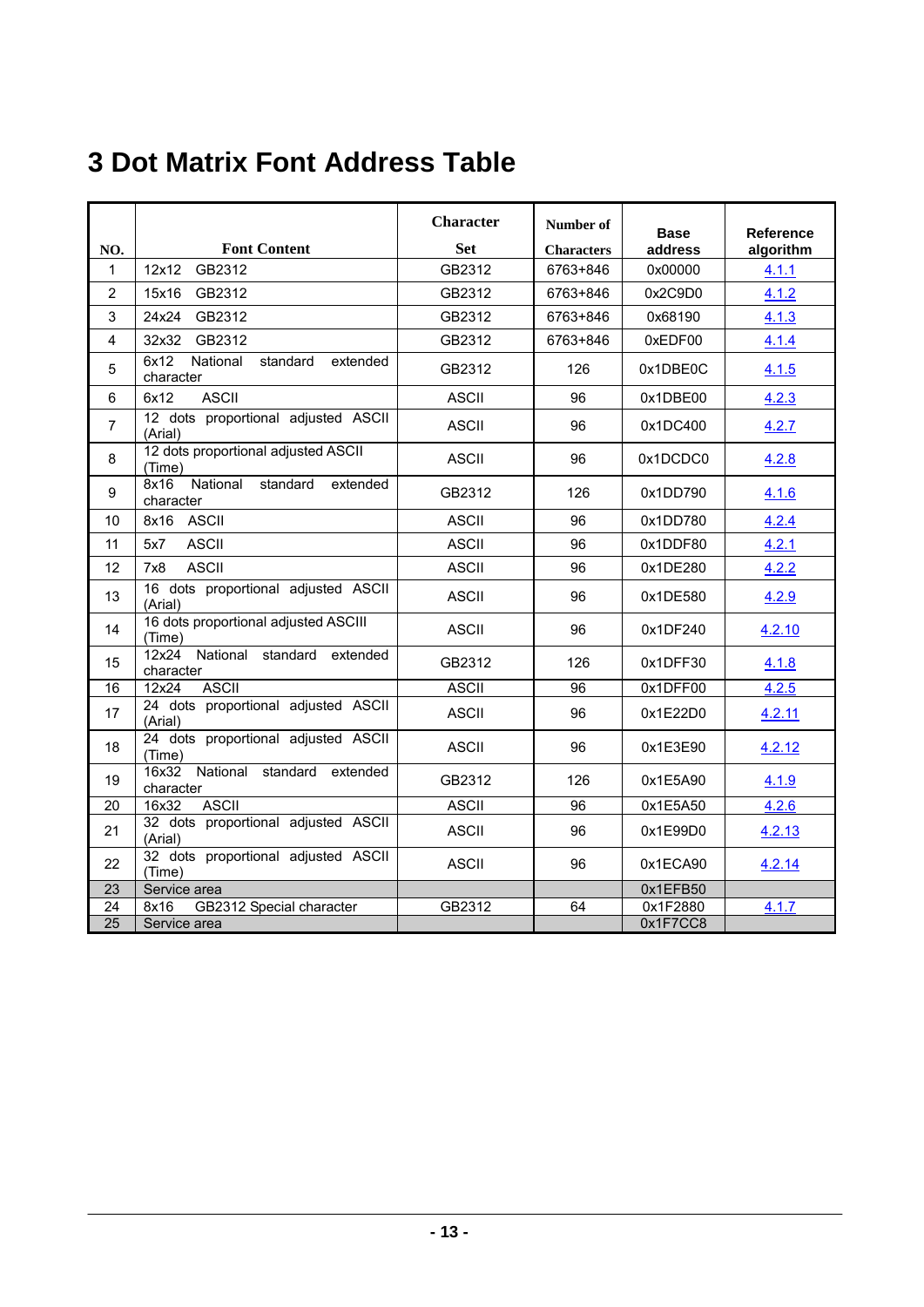## **4 Calculation of Character Address**

With certain calculation method, the user may obtain certain character dots address using internal code.

## **4.1 Calculation of GB2312 Chinese Character Address**

#### 4.1.1 12x12 GB2312

#### **Parameter**:

GBCode: Character code. MSB: High byte of GB code. LSB: Low byte of GB code. Address: Address of character data in chip. BaseAdd: Base address of font in chip. **Calculation of character address:** BaseAdd=0x0; if(MSB >=0xA1 && MSB <= 0Xa9 && LSB >=0xA1) Address =( (MSB - 0xA1) \* 94 + (LSB - 0xA1))\*24+ BaseAdd; else if(MSB >=0xB0 && MSB <= 0xF7 && LSB >=0xA1) Address = ((MSB - 0xB0) \* 94 + (LSB - 0xA1)+ 846)\*24+ BaseAdd;

#### 4.1.2 15x16 GB2312

#### **Parameter**:

GBCode: Character code. MSB: High byte of GB code. LSB: Low byte of GB code. Address: Address of character data in chip. BaseAdd: Base address of font in chip. **Calculation of character address:** BaseAdd=0x2C9D0; if(MSB >=0xA1 && MSB <= 0Xa9 && LSB >=0xA1) Address =( (MSB - 0xA1) \* 94 + (LSB - 0xA1))\*32+ BaseAdd; else if(MSB >=0xB0 && MSB <= 0xF7 && LSB >=0xA1) Address = ((MSB - 0xB0) \* 94 + (LSB - 0xA1)+ 846)\*32+ BaseAdd;

#### 4.1.3 24x24 GB2312

#### **Parameter**:

GBCode: Character code. MSB: High byte of GB code. LSB: Low byte of GB code. Address: Address of character data in chip. BaseAdd: Base address of font in chip.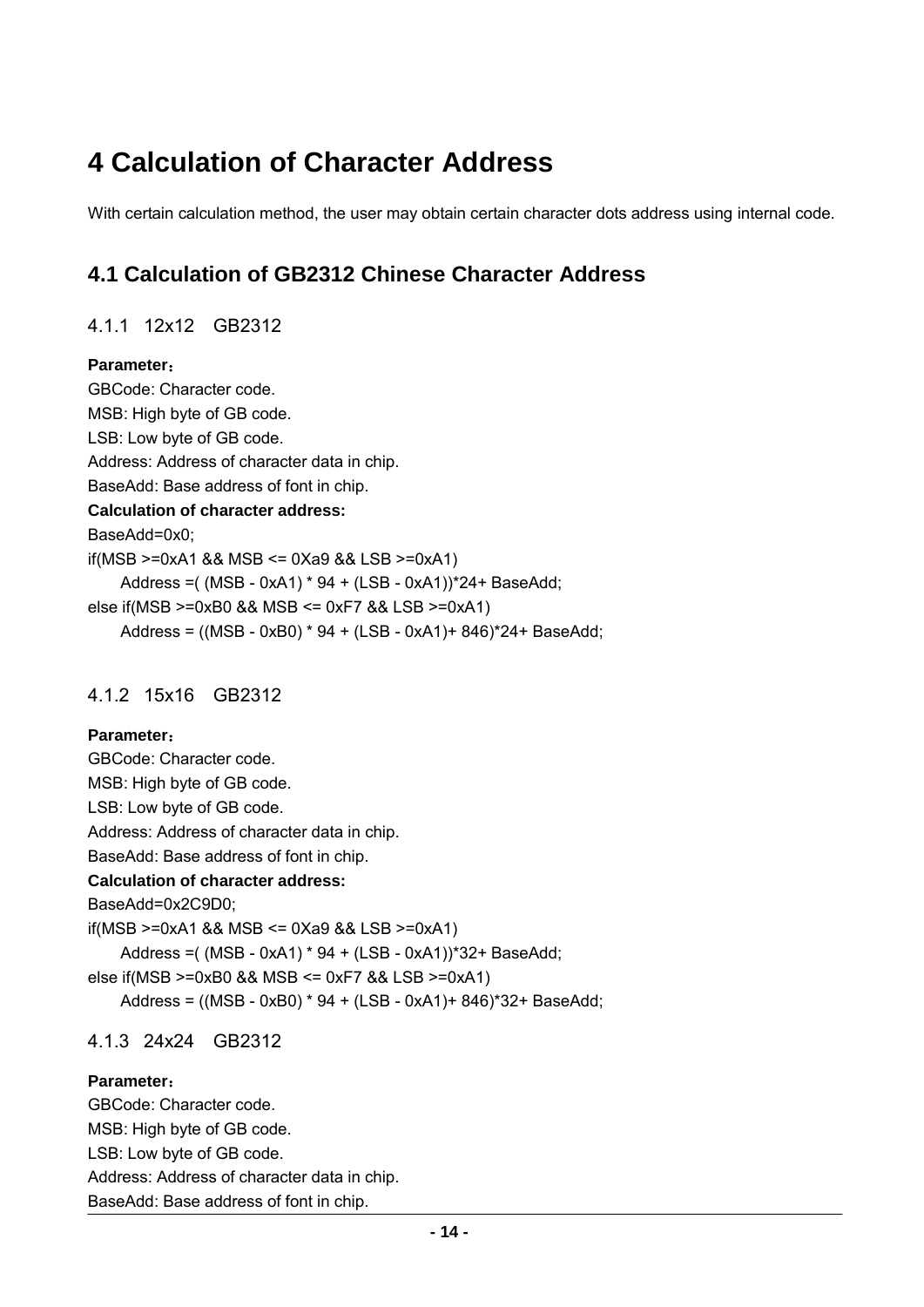#### **Calculation of character address:**

BaseAdd=0x68190; if(MSB >=0xA1 && MSB <= 0Xa9 && LSB >=0xA1) Address =( (MSB - 0xA1) \* 94 + (LSB - 0xA1))\*72+ BaseAdd; else if(MSB >=0xB0 && MSB <= 0xF7 && LSB >=0xA1) Address = ((MSB - 0xB0) \* 94 + (LSB - 0xA1)+ 846)\*72+ BaseAdd;

#### 4.1.4 32x32 GB2312

#### **Parameter**:

GBCode: Character code. MSB: High byte of GB code. LSB: Low byte of GB code. Address: Address of character data in chip. BaseAdd: Base address of font in chip. **Calculation of character address:** BaseAdd=0XEDF00; if(MSB >=0xA1 && MSB <= 0Xa9 && LSB >=0xA1) Address =( (MSB - 0xA1) \* 94 + (LSB - 0xA1))\*128+ BaseAdd; else if(MSB >=0xB0 && MSB <= 0xF7 && LSB >=0xA1) Address = ((MSB - 0xB0) \* 94 + (LSB - 0xA1)+ 846)\*128+ BaseAdd;

#### 4.1.5 6x12 National standard extended character

#### **Parameter**:

BaseAdd: Base address of font in chip. FontCode: Character code (16bits) ByteAddress: Address of character data in chip. **Calculation of character address:** BaseAdd=0x1DBE0C if (FontCode>= 0xAAA1 && FontCode<=0xAAFE ) ByteAddress = (FontCode–0xAAA1 ) \* 12+BaseAdd; Else if(FontCode>= 0xABA1 && FontCode<=0xABC0 ) ByteAddress = (FontCode–0xABA1 + 95) \* 12+BaseAdd;

#### 4.1.6 8x16 National standard extended character

#### **Parameter**:

BaseAdd: Base address of font in chip. FontCode: Character code (16bits) ByteAddress: Address of character data in chip. **Calculation of character address:** BaseAdd=0x1DD790 if (FontCode>= 0xAAA1 && FontCode<=0xAAFE )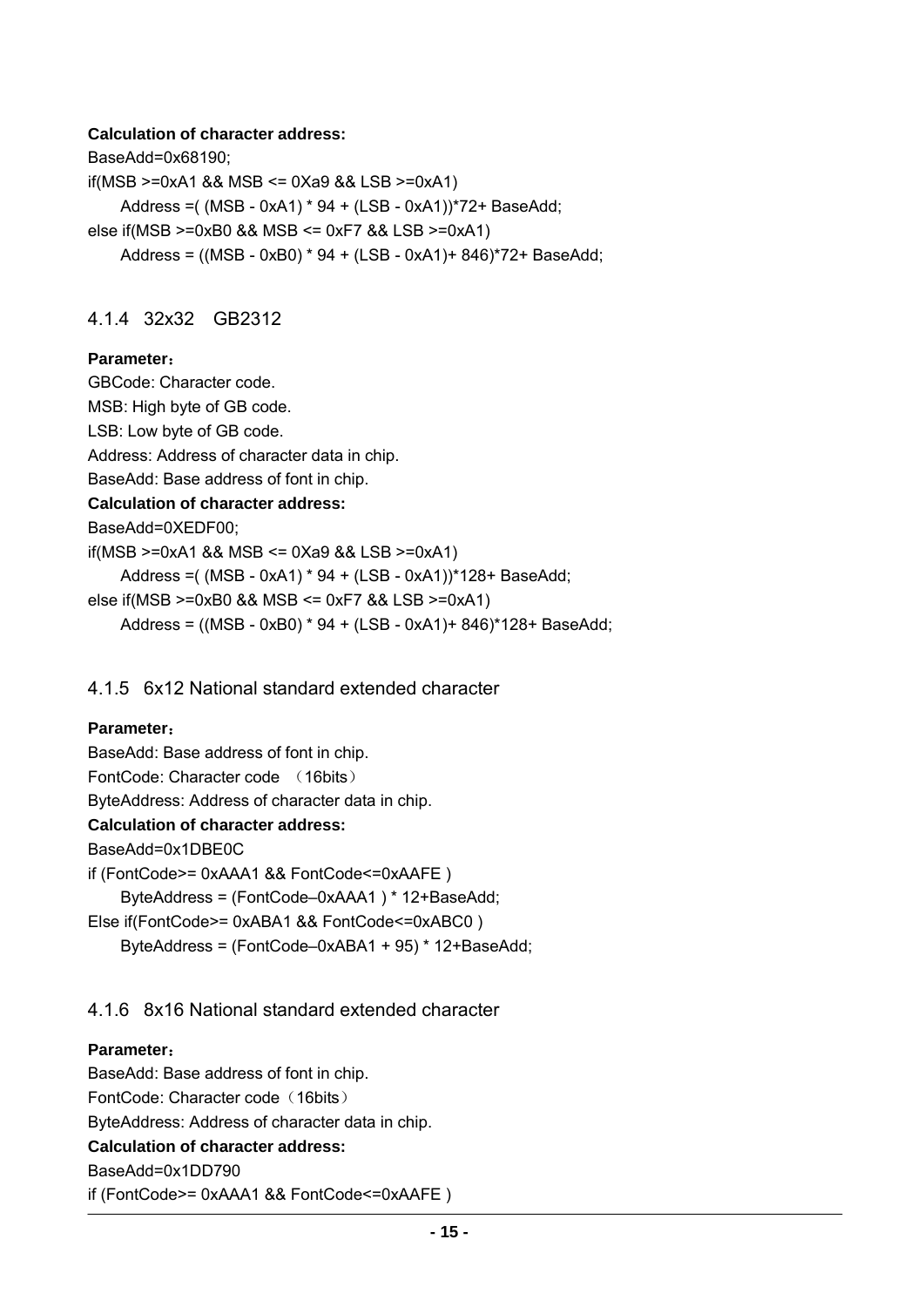ByteAddress = (FontCode–0xAAA1 ) \* 16+BaseAdd; Else if(FontCode>= 0xABA1 && FontCode<=0xABC0 ) ByteAddress = (FontCode–0xABA1 + 95) \* 16+BaseAdd;

#### 4.1.7 8x16 GB2312 Special Character

#### **Parameter**:

BaseAdd: Base address of font in chip. FontCode: Character code (16bits) ByteAddress: Address of character data in chip. **Calculation of character address:** BaseAdd=0x1F2880 if (FontCode >= 0xACA1 && FontCode <=0xACDF ) ByteAddress = (FontCode–0xACA1 ) \* 16+BaseAdd;

4.1.8 12x24 National standard extended character

#### **Parameter**:

BaseAdd: Base address of font in chip. FontCode: Character code (16bits) ByteAddress: Address of character data in chip. **Calculation of character address:** BaseAdd=0x1DFF30 if (FontCode>= 0xAAA1 && FontCode<=0xAAFE ) ByteAddress = (FontCode–0xAAA1 ) \* 48+BaseAdd; Else if(FontCode>= 0xABA1 && FontCode<=0xABC0 ) ByteAddress = (FontCode–0xABA1 + 95) \* 48+BaseAdd;

#### 4.1.9 16x32 National standard extended character

#### **Parameter**:

BaseAdd: Base address of font in chip. FontCode: Character code (16bits) ByteAddress: Address of character data in chip. **Calculation of character address:** BaseAdd=0x1E5A90 if (FontCode>= 0xAAA1 && FontCode<=0xAAFE ) ByteAddress = (FontCode–0xAAA1 ) \* 64+BaseAdd; Else if(FontCode>= 0xABA1 && FontCode<=0xABC0 ) ByteAddress = (FontCode–0xABA1 + 95) \* 64+BaseAdd;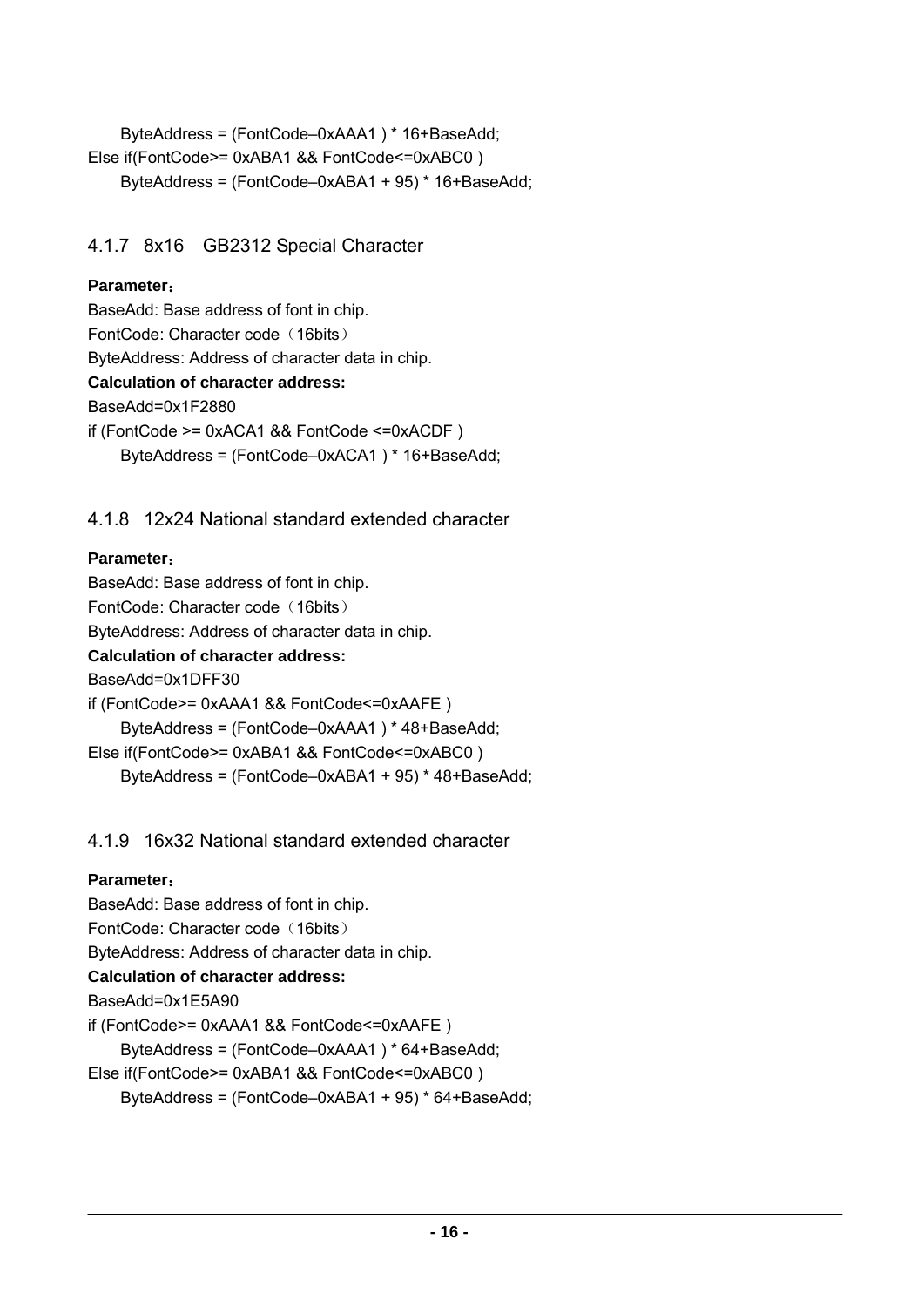## **4.2 Calculation of ASCII Character Address**

#### 4.2.1 5x7 ASCII

#### **Parameter**:

ASCIICode: ASCII character code (8bits) BaseAdd: Base address of font in chip. Address: Address of ASCII character data in chip. **Calculation of character address:** BaseAdd=0x1DDF80 if (ASCIICode  $>= 0x20$  && ASCIICode  $<= 0x7E$ ) Address = (ASCIICode –0x20 ) \* 8+BaseAdd;

#### 4.2.2 7x8 ASCII

#### **Parameter**:

ASCIICode: ASCII character code (8bits) BaseAdd: Base address of font in chip. Address: Address of ASCII character data in chip. **Calculation of character address:** BaseAdd=0x1DE280 if  $(ASCIICode >= 0x20 88 ASCIICode <= 0x7E)$ Address = (ASCIICode –0x20 ) \* 8+BaseAdd;

#### 4.2.3 6x12 ASCII

#### **Parameter**:

ASCIICode: ASCII character code (8bits) BaseAdd: Base address of font in chip. Address: Address of ASCII character data in chip. **Calculation of character address:** BaseAdd=0x1DBE00 if (ASCIICode  $>= 0x20$  && ASCIICode  $<= 0x7E$ ) Address = (ASCIICode –0x20 ) \* 12+BaseAdd;

#### 4.2.4 8x16 ASCII

#### **Parameter**:

ASCIICode: ASCII character code (8bits) BaseAdd: Base address of font in chip. Address: Address of ASCII character data in chip. **Calculation of character address:** BaseAdd=0x1DD780 if (ASCIICode  $>= 0x20$  && ASCIICode  $<= 0x7E$ )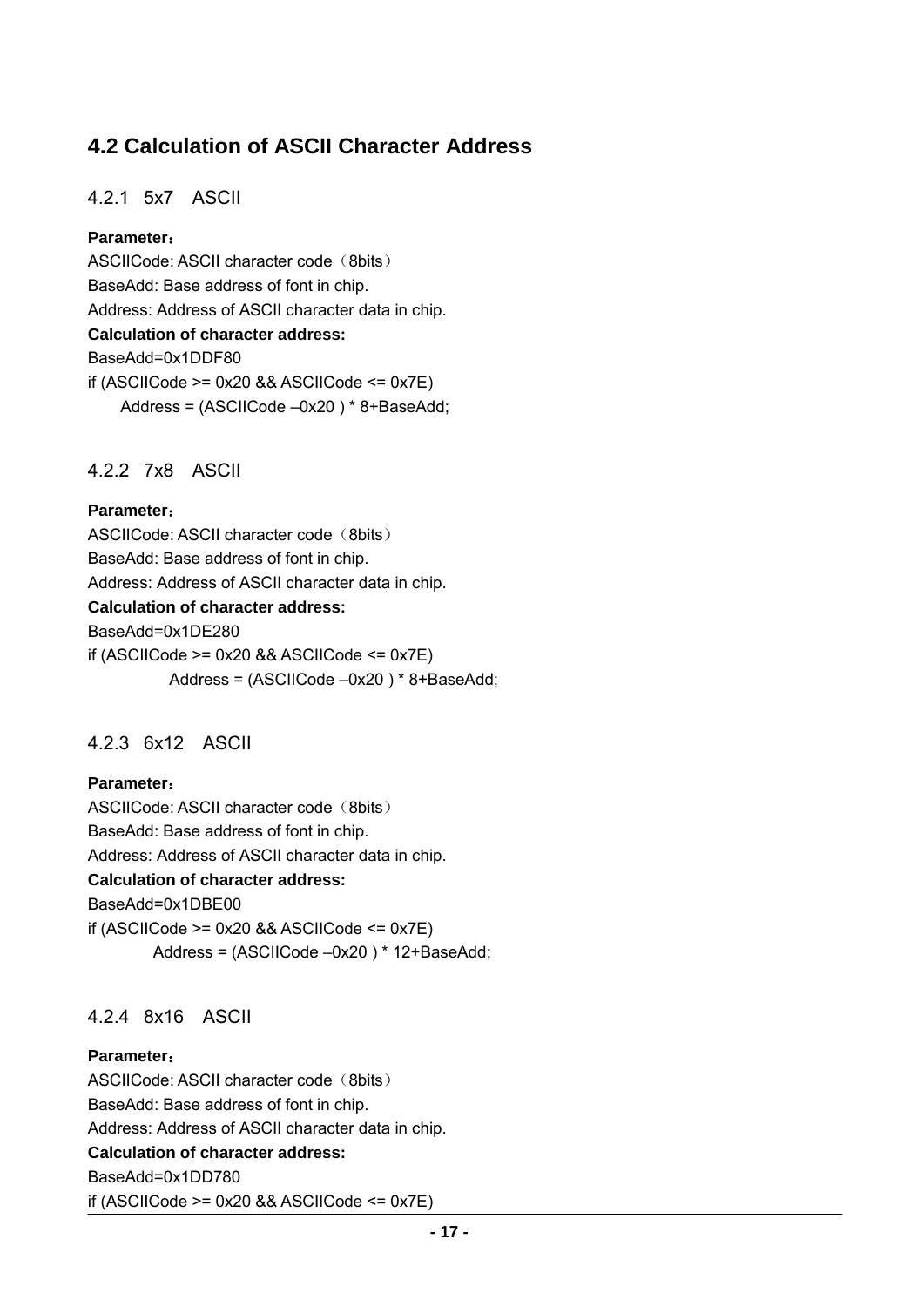#### Address = (ASCIICode –0x20 ) \* 16+BaseAdd;

#### 4.2.5 12x24 ASCII

#### **Parameter**:

ASCIICode: ASCII character code (8bits) BaseAdd: Base address of font in chip. Address: Address of ASCII character data in chip. **Calculation of character address:** BaseAdd=0x1DFF00 if (ASCIICode  $>= 0x20$  && ASCIICode  $<= 0x7E$ ) Address = (ASCIICode –0x20 ) \* 48+BaseAdd;

#### 4.2.6 16x32 ASCII

#### **Parameter**:

ASCIICode: ASCII character code (8bits) BaseAdd: Base address of font in chip. Address: Address of ASCII character data in chip. **Calculation of character address:** BaseAdd=0x1E5A50 if  $(ASCIICode >= 0x20 88 ASCIICode <= 0x7E)$ Address = (ASCIICode –0x20 ) \* 64+BaseAdd;

4.2.7 12 dots proportional adjusted ASCII (Arial)

#### **Parameter**:

ASCIICode: ASCII character code (8bits) BaseAdd: Base address of font in chip.

Address: Address of ASCII character data in chip.

#### **Calculation of character address:**

BaseAdd=0x1DC400

if (ASCIICode  $>= 0x20$  && ASCIICode  $<= 0x7E$ ) Address = (ASCIICode –0x20 ) \* 26 + BaseAdd;

#### 4.2.8 12 dots proportional adjusted ASCII (Times New Roman)

#### **Parameter**:

ASCIICode: ASCII character code (8bits) BaseAdd: Base address of font in chip. Address: Address of ASCII character data in chip. **Calculation of character address:** BaseAdd=0x1DCDC0 if (ASCIICode  $>= 0x20$  && ASCIICode  $<= 0x7E$ )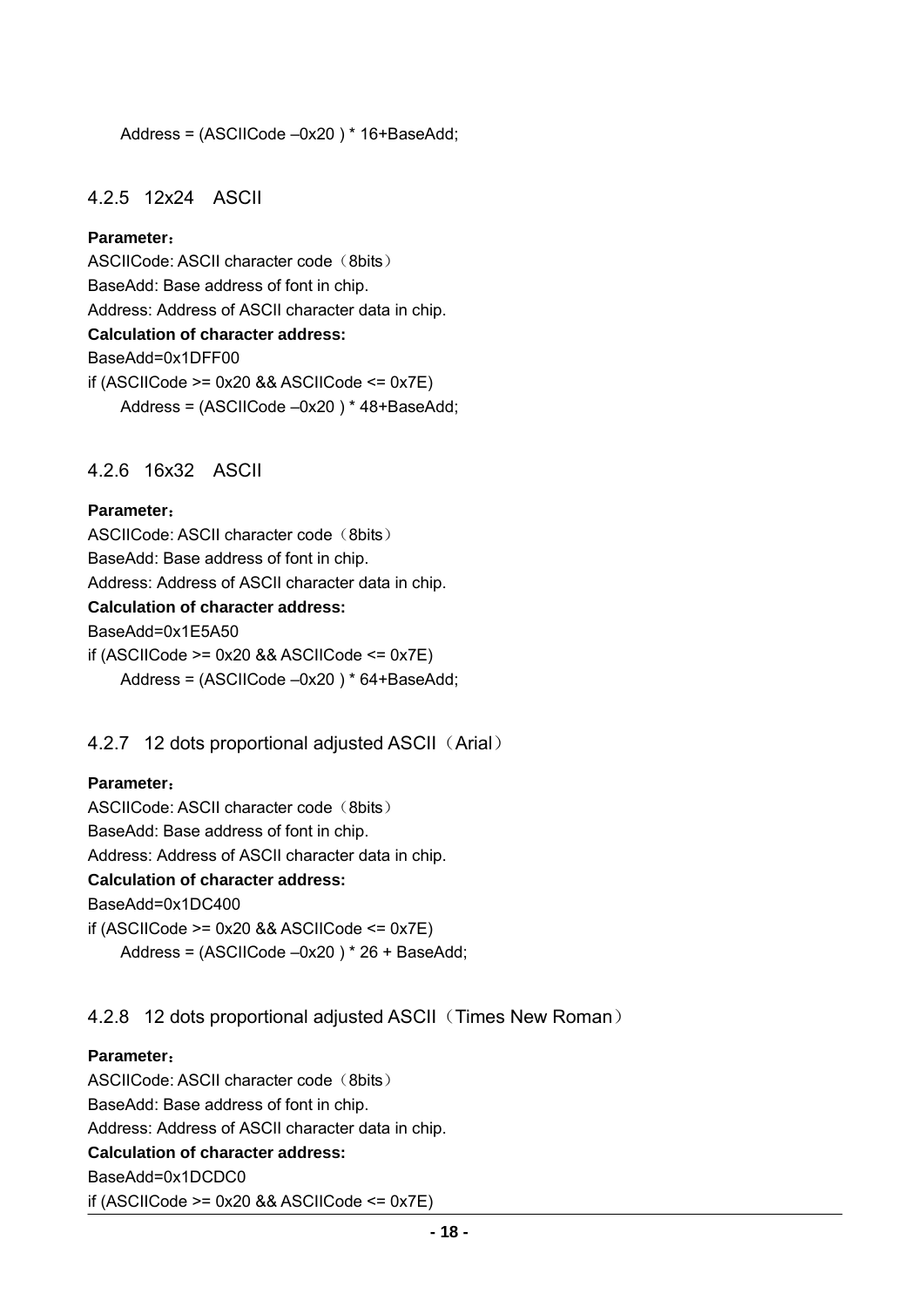```
 Address = (ASCIICode –0x20 ) *26 + BaseAdd;
```
#### 4.2.9 16 dots proportional adjusted ASCII (Arial)

#### **Parameter**:

ASCIICode: ASCII character code (8bits) BaseAdd: Base address of font in chip. Address: Address of ASCII character data in chip. **Calculation of character address:** BaseAdd=0x1DE580 if (ASCIICode  $>= 0x20$  && ASCIICode  $<= 0x7E$ ) Address = (ASCIICode –0x20 ) \* 34 + BaseAdd;

#### 4.2.10 16 dots proportional adjusted ASCII (Times New Roman)

#### **Parameter**:

ASCIICode: ASCII character code (8bits) BaseAdd: Base address of font in chip. Address: Address of ASCII character data in chip. **Calculation of character address:** BaseAdd=0x1DF240 if  $(ASCIICode >= 0x20 88 ASCIICode <= 0x7E)$ Address = (ASCIICode –0x20 ) \* 34 + BaseAdd;

4.2.11 24 dots proportional adjusted ASCII (Arial)

#### **Parameter**:

ASCIICode: ASCII character code (8bits)

BaseAdd: Base address of font in chip.

Address: Address of ASCII character data in chip.

#### **Calculation of character address:**

BaseAdd=0x1E22D0

if (ASCIICode  $>= 0x20$  && ASCIICode  $<= 0x7E$ ) Address = (ASCIICode –0x20 ) \* 74 + BaseAdd;

4.2.12 24 dots proportional adjusted ASCII (Times New Roman)

#### **Parameter**:

ASCIICode: ASCII character code (8bits) BaseAdd: Base address of font in chip. Address: Address of ASCII character data in chip. **Calculation of character address:** BaseAdd=0x1E3E90 if (ASCIICode  $>= 0x20$  && ASCIICode  $<= 0x7E$ )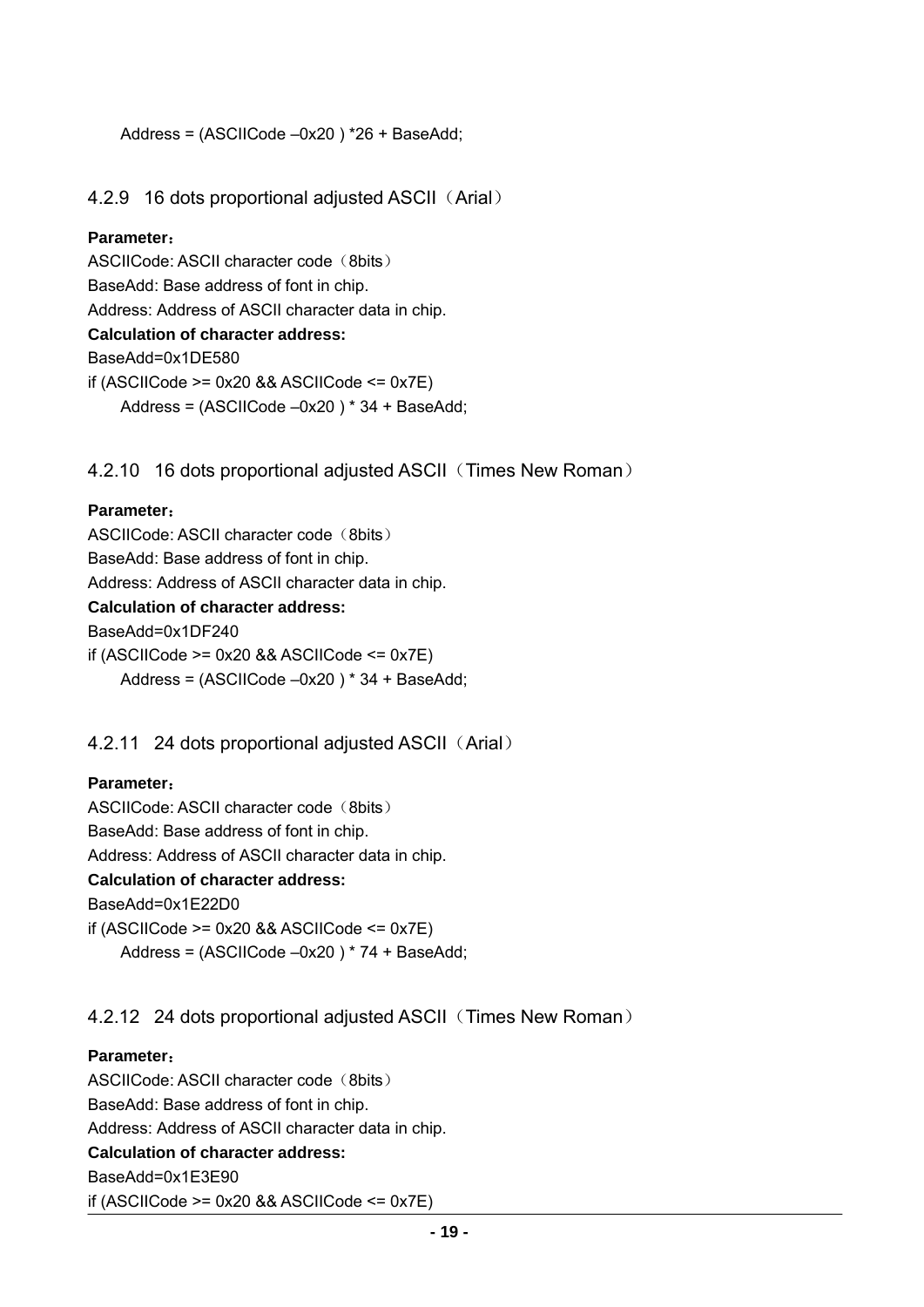```
 Address = (ASCIICode –0x20 ) * 74+ BaseAdd;
```
#### 4.2.13 32 dots proportional adjusted ASCII (Arial)

#### **Parameter**:

ASCIICode: ASCII character code (8bits) BaseAdd: Base address of font in chip. Address: Address of ASCII character data in chip. **Calculation of character address:** BaseAdd=0x1E99D0 if (ASCIICode  $>= 0x20$  && ASCIICode  $<= 0x7E$ ) Address = (ASCIICode –0x20 ) \* 130 + BaseAdd;

4.2.14 32 dots proportional adjusted ASCII (Times New Roman)

#### **Parameter**:

ASCIICode: ASCII character code (8bits) BaseAdd: Base address of font in chip. Address: Address of ASCII character data in chip. **Calculation of character address:** BaseAdd=0x1ECA90 if (ASCIICode  $>= 0x20$  && ASCIICode  $<= 0x7E$ ) Address = (ASCIICode –0x20 ) \* 130 + BaseAdd;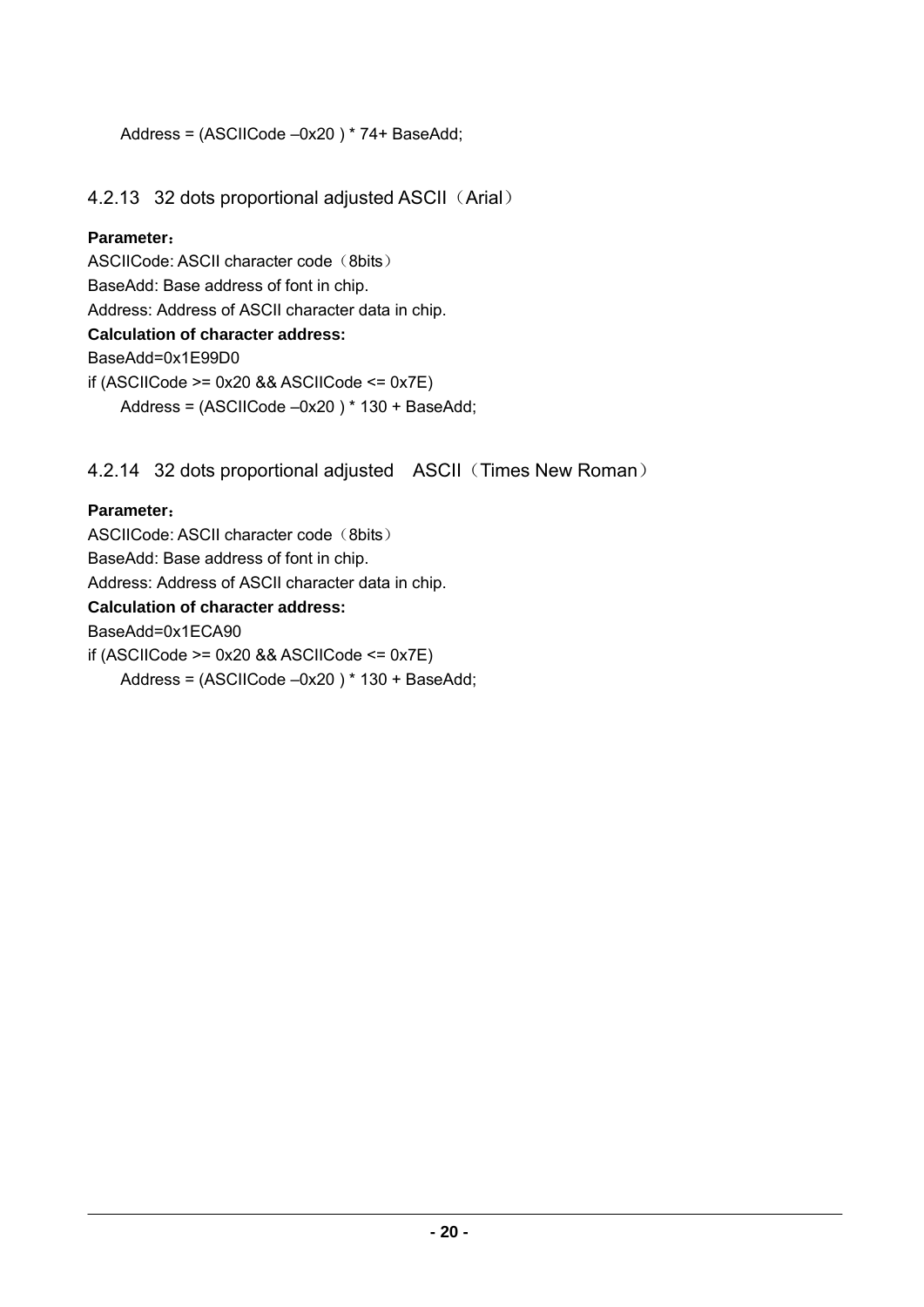## **5 Pin Description and Circuit Connection**

## **5.1 Pin Configuration**



| NO. | <b>Name</b>   | <b>VO</b> | <b>Description</b>                |
|-----|---------------|-----------|-----------------------------------|
|     | CS#           |           | Chip enable input                 |
| າ   | <sub>SO</sub> |           | Serial data output                |
| າ   | <b>NC</b>     |           | Empty pin                         |
|     | <b>GND</b>    |           | Ground                            |
| 5   | SI            |           | Serial data input                 |
| 6   | <b>SCLK</b>   |           | Serial clock input                |
|     | HOLD#         |           | Hold, to pause the device without |
| 8   | VCC           |           | +3.3V Power Supply                |

### **5.2 Pin Description**

 **Serial Data Output (SO):** Data shift-out on the falling edge of the serial clock.

**Serial Data Input (SI):** Data shift-in on the rising edge of the serial clock.

 **Serial Clock Input (SCLK):** Data shift-out on the falling edge of the serial clock, shift-in on the rising edge of the serial clock.

**Chip Enable Input (CS#):** The device is enabled by a high to low transition on CE#. CE# must remain low for the duration of any command sequence

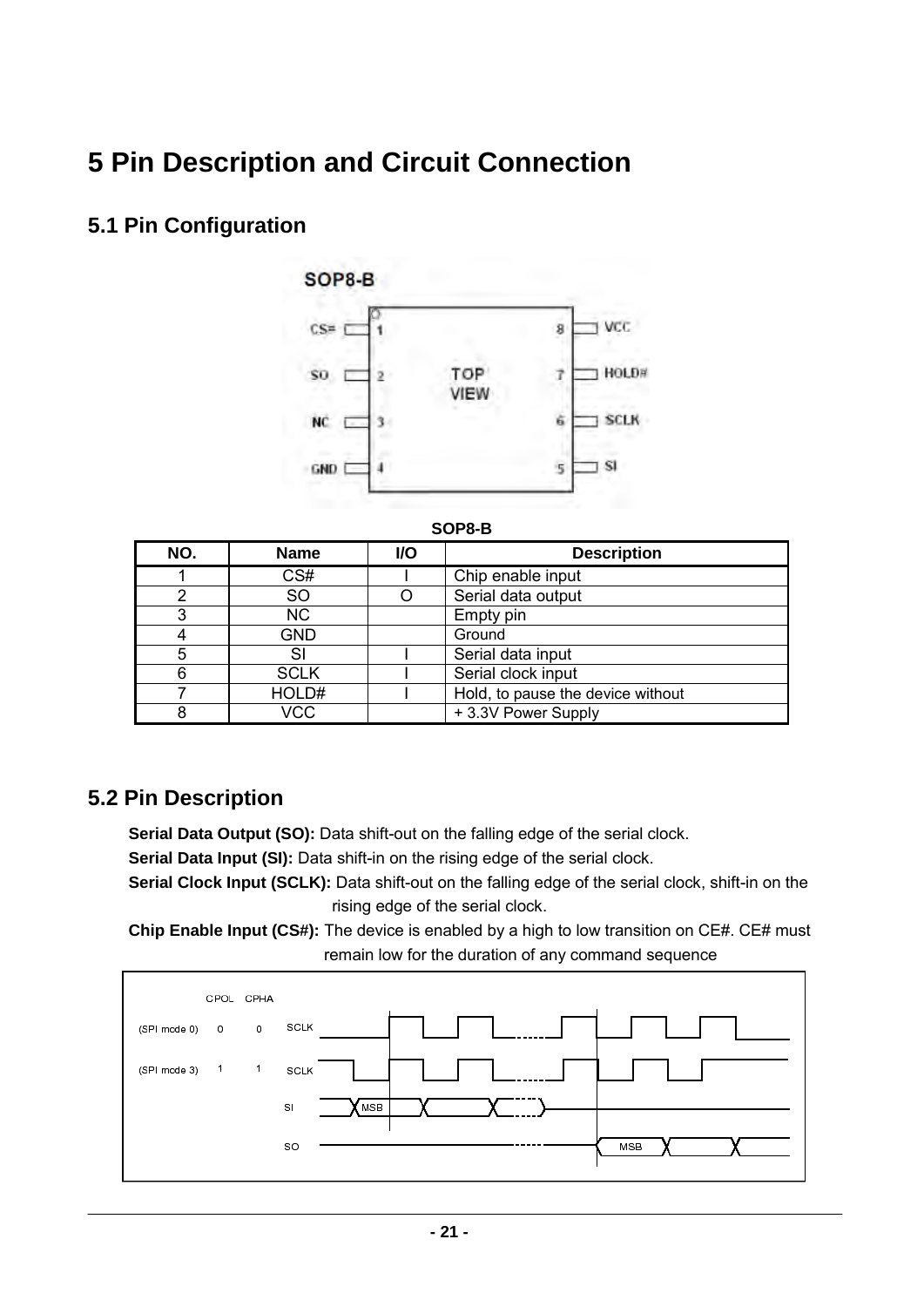**HOLD#**: To temporarily stop serial communication with SPI memory without resetting the device.

The HOLD# mode begins when the SCK active low state coincides with the falling edge of the HOLD# signal.

The HOLD mode ends when the HOLD# signal's rising edge coincides with the SCK active low state.



## **5.3 SPI Connection Block Diagram**

Refer to below picture(# HOLD pin is recommended to pick up 2K resistor 3.3V pulled)



#### SPI Connection Block Diagram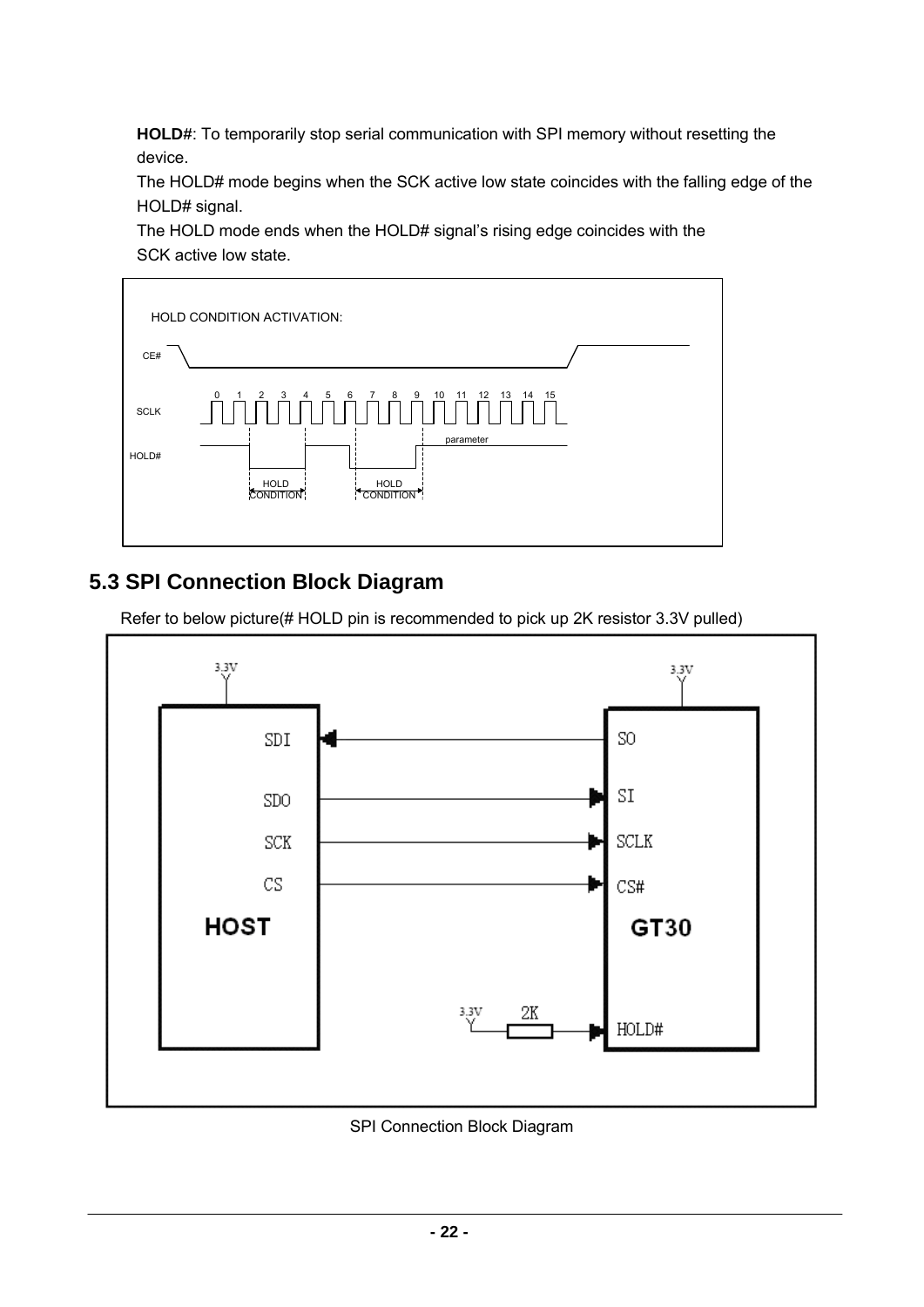## **6 Electrical Characteristic**

| Symbol                     | Parameter                    | Min.   | Max. | Unit   | Condition |
|----------------------------|------------------------------|--------|------|--------|-----------|
| $\mathsf{T}_{\mathsf{OP}}$ | <b>Operating Temperature</b> | -40    | 85   | $\sim$ | SPI mode  |
| $T_{\rm STG}$              | Storage Temperature          | $-55$  | 125  | $\sim$ |           |
| <b>VCC</b>                 | Supply Voltage               | $-0.5$ | 4.0  |        |           |
| V <sub>IN</sub>            | Input Voltage                | $-0.5$ | 4.0  |        |           |
| <b>GND</b>                 | Power Ground                 |        |      |        |           |

### **6.1 Absolute Maximum Rating**

#### **6.2 DC Characteristic**

Condition:  $T_{OP} = -40^{\circ}$  to 85°C, GND=0V in SPI mode;

| Symbol                 | Parameter                     | Min.          | Max.               | Unit | Condition     |  |
|------------------------|-------------------------------|---------------|--------------------|------|---------------|--|
| <b>I</b> <sub>DD</sub> | VCC Supply Current(active)    |               | 20                 | mA   |               |  |
| <sub>ISB</sub>         | <b>VCC Standby Current</b>    |               | 5                  | uA   |               |  |
| $V_{IL}$               | Input LOW Voltage             | $-0.3$        | 0.6                |      |               |  |
| V <sub>IH</sub>        | Input HIGH Voltage            | 0.7VCC        | $VCC+0.3$          |      |               |  |
| $V_{OL}$               | Output LOW Voltage            |               | 0.4                | -V   |               |  |
|                        |                               |               | $(l_{OL} = 1.6mA)$ |      |               |  |
| $V_{OH}$               | Output HIGH Voltage           | $VCC-0.2$     |                    | V    | VCC=2.7V-3.6V |  |
|                        |                               | $(IOH=100uA)$ |                    |      |               |  |
| JH                     | Input Leakage Current         | 0             | $+2$               | uA   |               |  |
| <b>ILO</b>             | <b>Output Leakage Current</b> |               | $\pm 2$            | uA   |               |  |

Note:  $I_{IL}:$  Input LOW Current,  $I_{IH}:$  Input HIGH Current,

I<sub>OL</sub>: Output LOW Current, I<sub>OH</sub>: Output HIGH Current,

## **6.3 AC Characteristic**

6.3.1 AC Characteristic under SPI

Condition:  $T_{OP}$  = -20℃ to 85℃, VCC= 2.7V to 3.6V

| Symbol        | Alt.         | Parameter                                    | Min. | Max. | Unit       |
|---------------|--------------|----------------------------------------------|------|------|------------|
| Fc.           | Fc           | <b>Clock Frequency</b>                       | D.C. | 80   | <b>MHz</b> |
| tch           | <b>t</b> CLH | <b>Clock High Time</b>                       | 4    |      | ns         |
| tc∟           | tcll         | <b>Clock Low Time</b>                        | 4    |      | ns         |
| tclch         |              | Clock Rise Time(peak to peak)                | 0.2  |      | V/ns       |
| <b>t</b> CHCL |              | Clock Fall Time (peak to peak)               | 0.2  |      | V/ns       |
| <b>t</b> slch | tcss         | CS# Active Setup Time (relative to SCLK)     | 5    |      | ns         |
| <b>t</b> CHSL |              | CS# Not Active Hold Time (relative to SCLK)  | 5    |      | ns         |
| <b>t</b> DVCH | tpsu         | Data In Setup Time                           | 2    |      | ns         |
| <b>t</b> CHDX | <b>t</b> DH  | Data In Hold Time                            | 2    |      | ns         |
| t CHSH        |              | CS# Active Hold Time (relative to SCLK)      | 5    |      | ns         |
| t sнсн        |              | CS# Not Active Setup Time (relative to SCLK) | 5    |      | ns         |
| t SHSL        | tcsн         | <b>CS# Deselect Time</b>                     | 100  |      | ns         |
| t shoz        | tois         | <b>Output Disable Time</b>                   |      | 6    | ns         |
| t clov        | tv           | <b>Clock Low to Output Valid</b>             |      | 7    | ns         |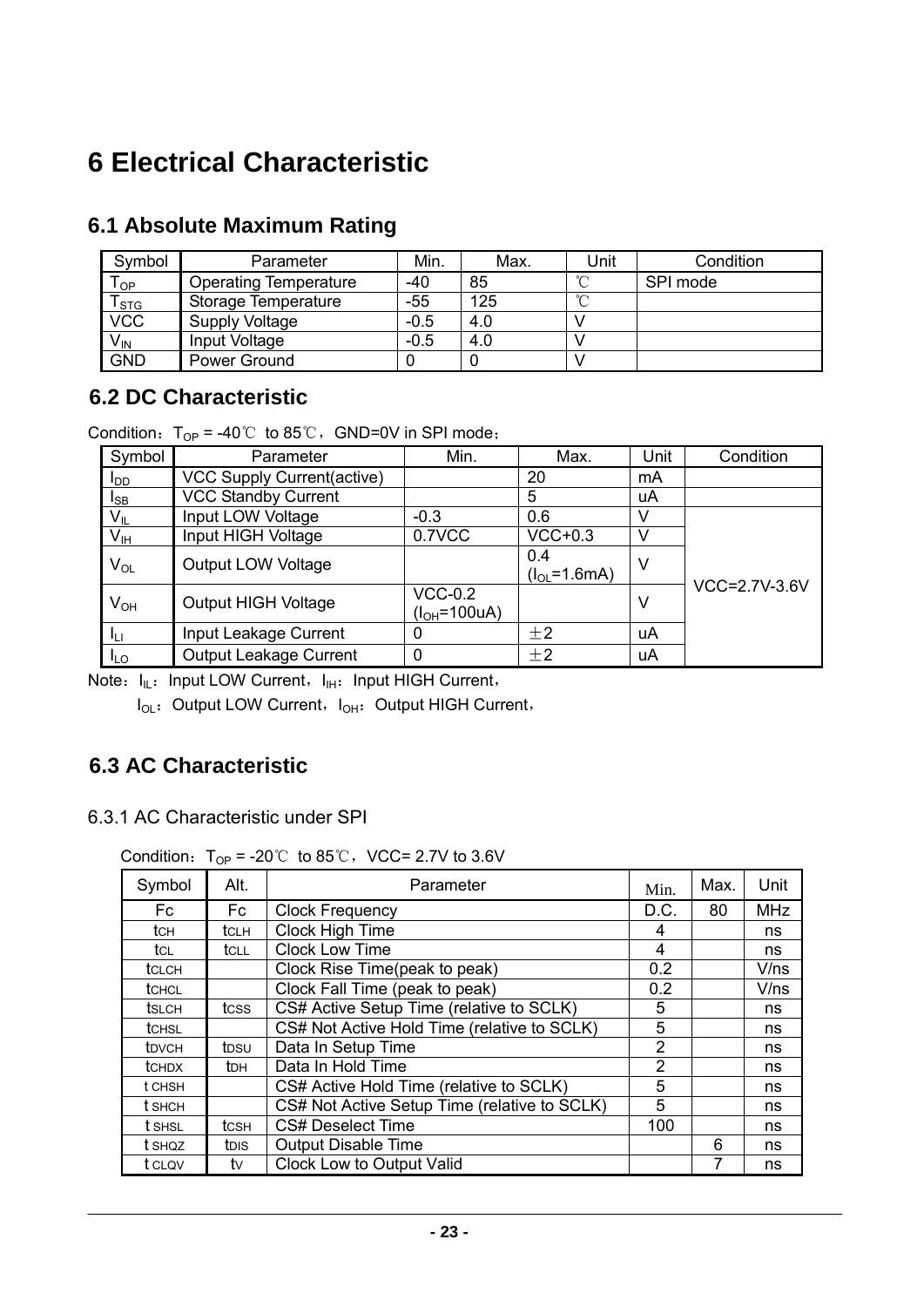| t clox        | <b>t</b> HO     | <b>Output Hold Time</b>             |   | ns |
|---------------|-----------------|-------------------------------------|---|----|
| <b>t</b> HLCH |                 | HOLD# Setup Time (relative to SCLK) |   | ns |
| t сннн        |                 | HOLD# Hold Time (relative to SCLK)  |   | ns |
| t ннсн        |                 | HOLD Setup Time (relative to SCLK)  |   | ns |
| <b>t</b> CHHL |                 | HOLD Hold Time (relative to SCLK)   |   | ns |
| t ннох        | tız             | HOLD to Output Low-Z                | 6 | ns |
| t HLQZ        | t <sub>HZ</sub> | HOLD# to Output High-Z              | 6 | ns |



**Hold Timing** 



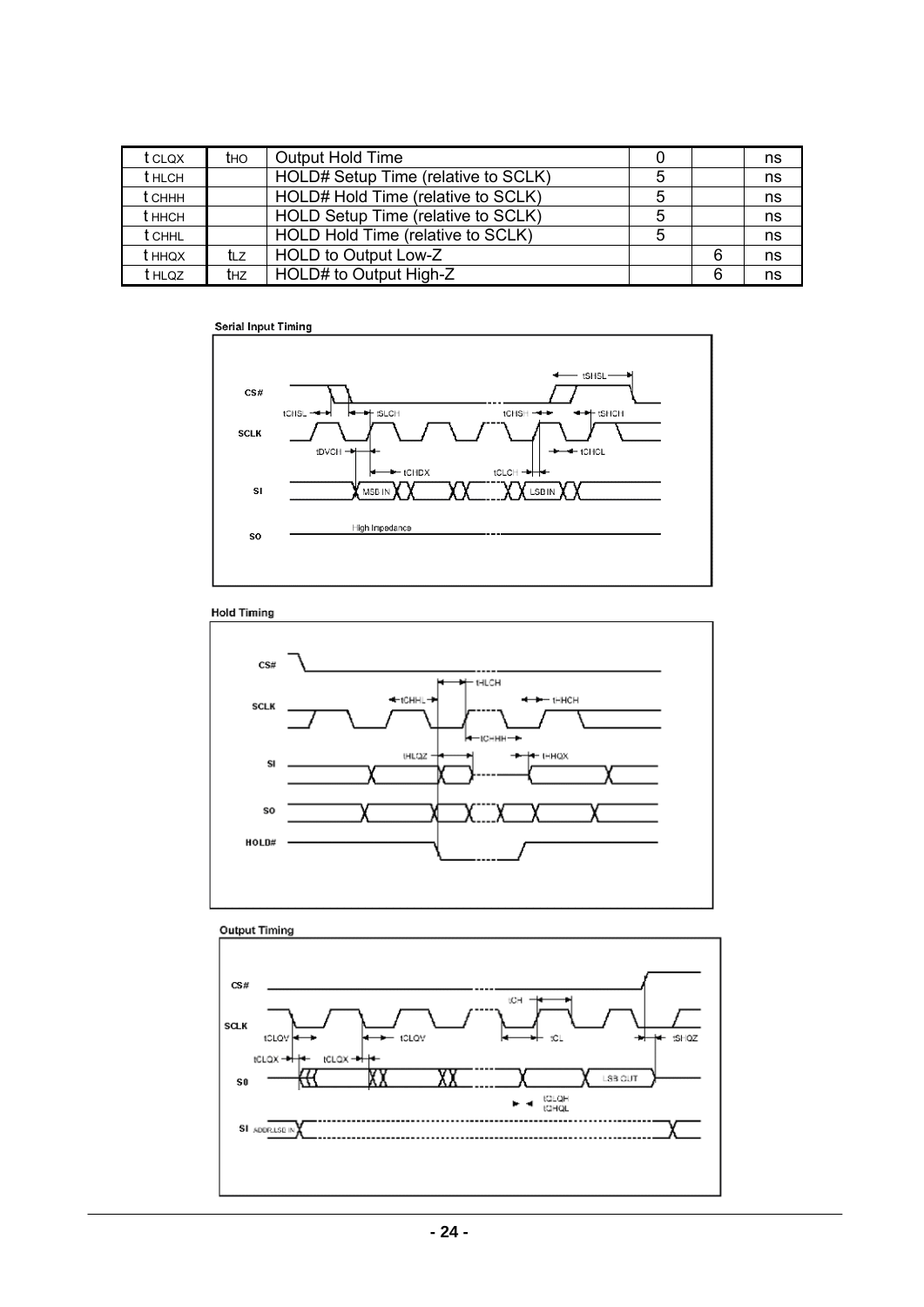# **7 Package Size: SOP8-B**

unit: mm





#### **Dimensions**

| Symbol |            | А     | A1    | А2    | b     | С     | D     | Е     | E1    |       |       | L1    | s     | θ  |
|--------|------------|-------|-------|-------|-------|-------|-------|-------|-------|-------|-------|-------|-------|----|
| Unit   |            |       |       |       |       |       |       |       |       | е     |       |       |       |    |
|        | Min        |       | 0.05  | 1.70  | 0.36  | 0.19  | 5.13  | 7.70  | 5.18  |       | 0.50  | 1.21  | 0.62  | 0  |
| mm     | <b>Nom</b> |       | 0.15  | 1.80  | 0.41  | 0.20  | 5.23  | 7.90  | 5.28  | 1.27  | 0.65  | 1.31  | 0.74  | 5  |
|        | Max        | 2.16  | 0.25  | 1.91  | 0.51  | 0.25  | 5.33  | 8.10  | 5.38  |       | 0.80  | 1.41  | 0.88  | 8  |
|        | Min        |       | 0.002 | 0.067 | 0.014 | 0.007 | 0.202 | 0.303 | 0.204 |       | 0.020 | 0.048 | 0.024 | 0  |
| Inch   | <b>Nom</b> |       | 0.006 | 0.071 | 0.016 | 0.008 | 0.206 | 0.311 | 0.208 | 0.050 | 0.026 | 0.052 | 0.029 | -5 |
|        | Max        | 0.085 | 0.010 | 0.075 | 0.020 | 0.010 | 0.210 | 0.319 | 0.212 |       | 0.031 | 0.056 | 0.035 | 8  |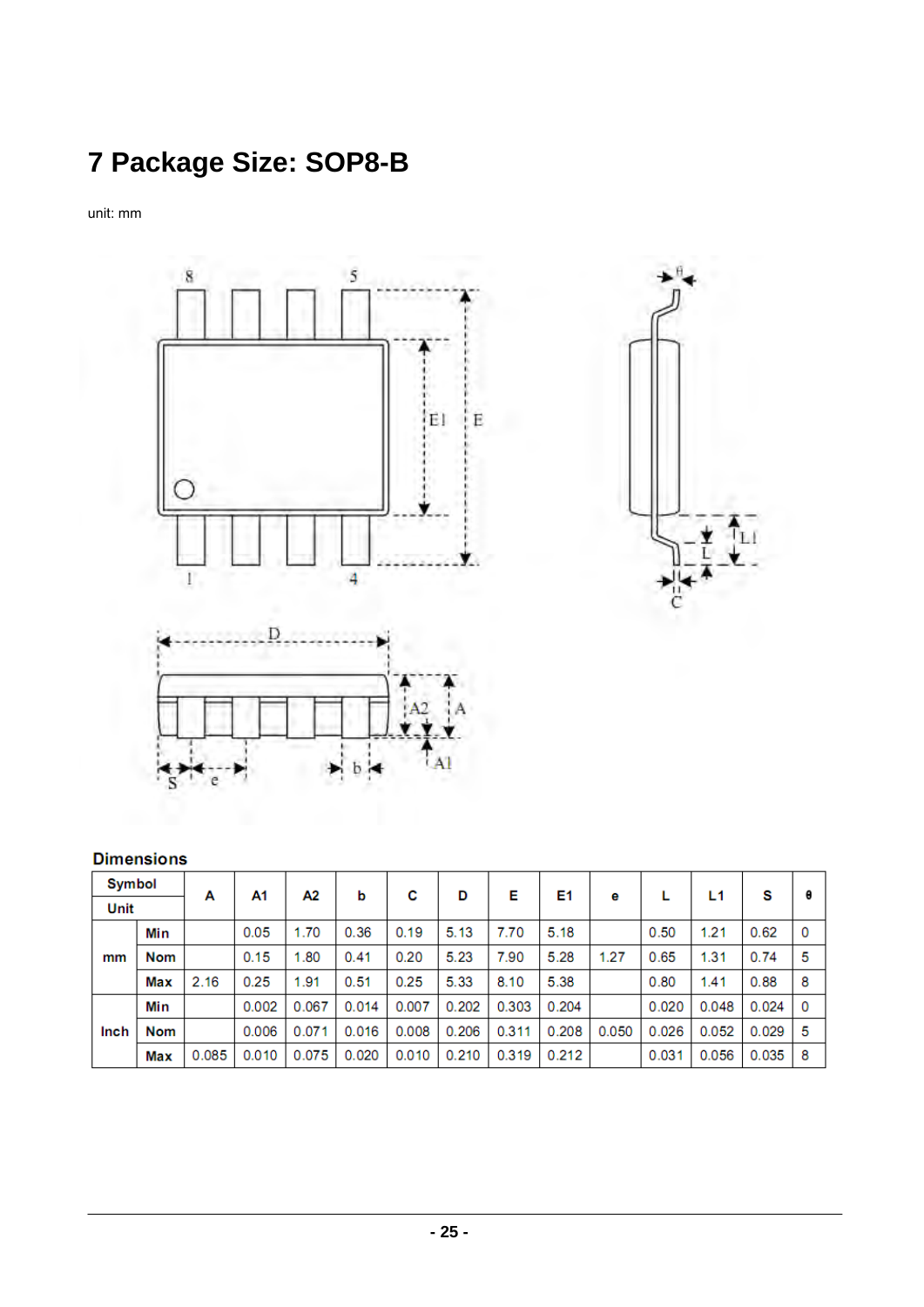## **8 Appendix**

## **8.1 Section 1 of GB2312 (846 characters)**

Section 1 of GB2312 include 846 characters corresponding to code position A1A1~A9EF

| Al | 0 |               | 2            | 3 | 4 | 5 | 6           |   | 8  | 9 | A  | В                 | D | Е        | F |
|----|---|---------------|--------------|---|---|---|-------------|---|----|---|----|-------------------|---|----------|---|
| Λ  |   |               | $\checkmark$ | ۰ | ٠ |   | $\check{ }$ |   | IJ | ヶ |    |                   |   | ،        |   |
| В  | " | "             |              |   |   |   |             |   |    |   | u  | 』                 |   |          |   |
| C  |   |               |              |   |   |   |             |   |    |   |    |                   |   |          |   |
| D  |   | $(\,\cdot\,)$ |              | ዎ |   |   | ≈           |   |    |   | ∼. |                   |   | $\infty$ | ٠ |
| E  | ٠ | ٥             | Q            | ۰ |   | n |             | Φ |    |   |    | 0,<br>$\sqrt{00}$ |   |          |   |
| F  |   |               |              |   |   |   |             |   |    | Х |    |                   |   |          |   |

#### **GB2312 section1**

| A2 | 0 |                                                                       | 3 |                                                                                                                                                                                                                                                                                                                                                                                                                                                                                                                  | 6 | 8 | 9 | A |  | D | Е |  |
|----|---|-----------------------------------------------------------------------|---|------------------------------------------------------------------------------------------------------------------------------------------------------------------------------------------------------------------------------------------------------------------------------------------------------------------------------------------------------------------------------------------------------------------------------------------------------------------------------------------------------------------|---|---|---|---|--|---|---|--|
| Α  |   |                                                                       |   | $\left  \frac{1}{2} \right  \times \left  \frac{1}{2} \right  \times \left  \frac{1}{2} \right  \times \left  \frac{1}{2} \right  \times \left  \frac{1}{2} \right  \times \left  \frac{1}{2} \right  \times \left  \frac{1}{2} \right  \times \left  \frac{1}{2} \right  \times \left  \frac{1}{2} \right  \times \left  \frac{1}{2} \right  \times \left  \frac{1}{2} \right  \times \left  \frac{1}{2} \right  \times \left  \frac{1}{2} \right  \times \left  \frac{1}{2} \right  \times \left  \frac{1}{2}$ |   |   |   |   |  |   |   |  |
| В  |   |                                                                       |   | $2,  3,  4,  5,  6,  7,  8,  9,  10,  11,  12,  13,  14,  15,  16,  17,  18,  19,  10,  11,  12,  13,  14,  15,  16,  17,  18,  19,  10,  11,  12,  13,  14,  15,  16,  17,  18,  19,  10,  11,  12,  13,  14,  15,  16,  17,  18,  19,  10,  11,  12,  13,  14,  15,  16,  17,  18,  $                                                                                                                                                                                                                          |   |   |   |   |  |   |   |  |
|    |   | $16.  17.  18.  19.  20. (1) (2) (3) (4) (5) (6) (7) (8) (9) (1) (1)$ |   |                                                                                                                                                                                                                                                                                                                                                                                                                                                                                                                  |   |   |   |   |  |   |   |  |
| D  |   | (12 13 14 15 16 17 18 19 20 0 0 9 9 0 0 0                             |   |                                                                                                                                                                                                                                                                                                                                                                                                                                                                                                                  |   |   |   |   |  |   |   |  |
| Е  |   | (® ® ® €                                                              |   | (-) (=) (=) (=) (+) (+) (+) (+)  +)                                                                                                                                                                                                                                                                                                                                                                                                                                                                              |   |   |   |   |  |   |   |  |
| Е  |   |                                                                       |   | $\boxed{\text{III} \mid \text{IV} \mid \text{V} \mid \text{VI} \mid \text{VII} \mid \text{VIII} \mid \text{IX} \mid \text{XII} \mid \text{XI}}$                                                                                                                                                                                                                                                                                                                                                                  |   |   |   |   |  |   |   |  |

| A3 | 0 |   | 2                       | 3                 | 4 | 5                     | 6 |     | 8   | 9 | Α | в | С | Ð | Е | F |
|----|---|---|-------------------------|-------------------|---|-----------------------|---|-----|-----|---|---|---|---|---|---|---|
| Α  |   |   | .,                      |                   |   | ℅                     | 8 |     |     |   |   |   |   |   |   |   |
| B  |   |   |                         |                   |   | 5                     | 6 |     |     |   |   | : |   |   |   |   |
| C  | බ | Α | В                       | $\overline{C}$ is | D | $ {\rm E}\, {\rm F} $ |   | l G | ΙH  |   |   |   |   | м |   |   |
| D  |   | Q | $\mathsf{R} \mathsf{l}$ | S                 | Т | U                     |   |     | W∣X | Y | Ζ |   |   |   | ㅅ |   |
| E  |   | а |                         | c                 | d | e                     | f | g   |     |   |   | Κ |   | m | n | ∩ |
| Е  | р |   | r                       | s                 | τ | u                     | ٧ | w   | ×   | У | z |   |   |   |   |   |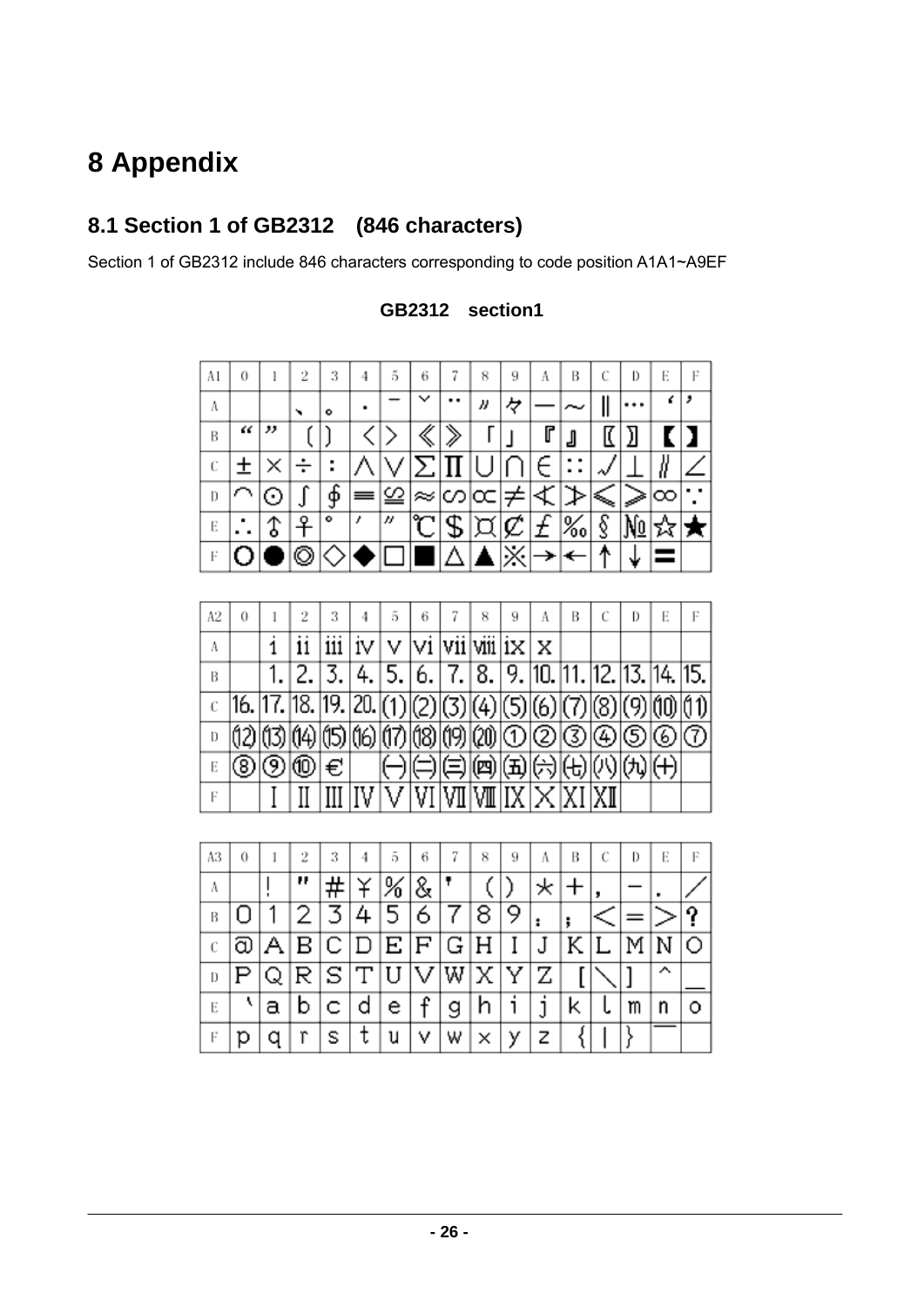#### **GB2312 section1**

| Α4 | 0  |      |   | 3 | 4  | 5  | 6  |                                  | 8      | 9 | Α       | В |   | D | Е  | F |
|----|----|------|---|---|----|----|----|----------------------------------|--------|---|---------|---|---|---|----|---|
| Α  |    | æ    |   |   |    |    |    |                                  |        |   |         |   |   |   |    |   |
| B  |    |      |   |   |    |    | や  |                                  | ÷<br>U | す | خد<br>໑ | N | Ŀ | z | ⊅  |   |
| С  |    |      |   |   |    |    |    | で                                | と      | ど | な       | ∽ | ぬ |   | U) |   |
| D  | ぼ  | ぱ    |   |   | ₹۶ | ふ' | ぷ  | $\overline{\mathcal{S}}^{\circ}$ |        |   | ぺ       | は | ぼ | ぽ |    |   |
| E  | ず. |      |   |   | ಳು | ゆ  | KD | よ                                | ょ      | 么 | ŋ       | z |   |   | わ  |   |
| F  | z  | క్లై | 垄 |   |    |    |    |                                  |        |   |         |   |   |   |    |   |

| A5 | 0  |    | 2 | 3 | 4                    | 5 | 6       |   | 8                        | 9           | А  | В | C  | D       | Е | F |
|----|----|----|---|---|----------------------|---|---------|---|--------------------------|-------------|----|---|----|---------|---|---|
| Α  |    |    |   |   |                      |   |         |   |                          |             |    |   |    |         |   |   |
| Β  |    |    |   |   | s                    | ₩ | πд      | シ | $\overline{\mathcal{S}}$ |             |    |   | Гý | У       | ゾ | 攵 |
| С  |    |    |   | ッ | ツ                    | ヅ |         |   | ▷                        | ι÷          |    |   |    |         |   |   |
| D  | ¢, | o, |   | ÷ | $\mathfrak{c}^\circ$ |   | $\star$ |   |                          | ÷<br>$\sim$ | o  |   |    | $\circ$ | ≺ | さ |
| E  |    |    |   |   |                      |   |         |   |                          |             | IJ |   |    |         |   |   |
| F  | 正  |    |   |   | ザ                    | ゕ |         |   |                          |             |    |   |    |         |   |   |

| A6 | 0 |   |    | 3        |                      | 5 | 6  |                 | 8 | 9 | А | В   |   | D | Е   | Е |
|----|---|---|----|----------|----------------------|---|----|-----------------|---|---|---|-----|---|---|-----|---|
| A  |   |   | в  | IГ.      | $ \Delta $ E $ Z $ H |   |    |                 | Θ | I |   | KΙΛ | M |   | NEO |   |
| B  |   | Ρ | IΣ | Т        | Υ                    | Ф | χ. | $ \Psi  \Omega$ |   |   |   |     |   |   |     |   |
| C  |   | α | ß  | $\gamma$ | δ                    | ε |    |                 | θ | ι | ĸ | λ   |   |   | ξ   |   |
| D  |   |   |    | τ        |                      |   |    |                 | ω |   | ۰ |     | ٠ |   |     |   |
| E  |   |   |    |          |                      |   |    |                 |   |   |   |     |   |   |     |   |
| Е  |   |   |    |          |                      |   |    |                 |   |   |   |     |   |   |     |   |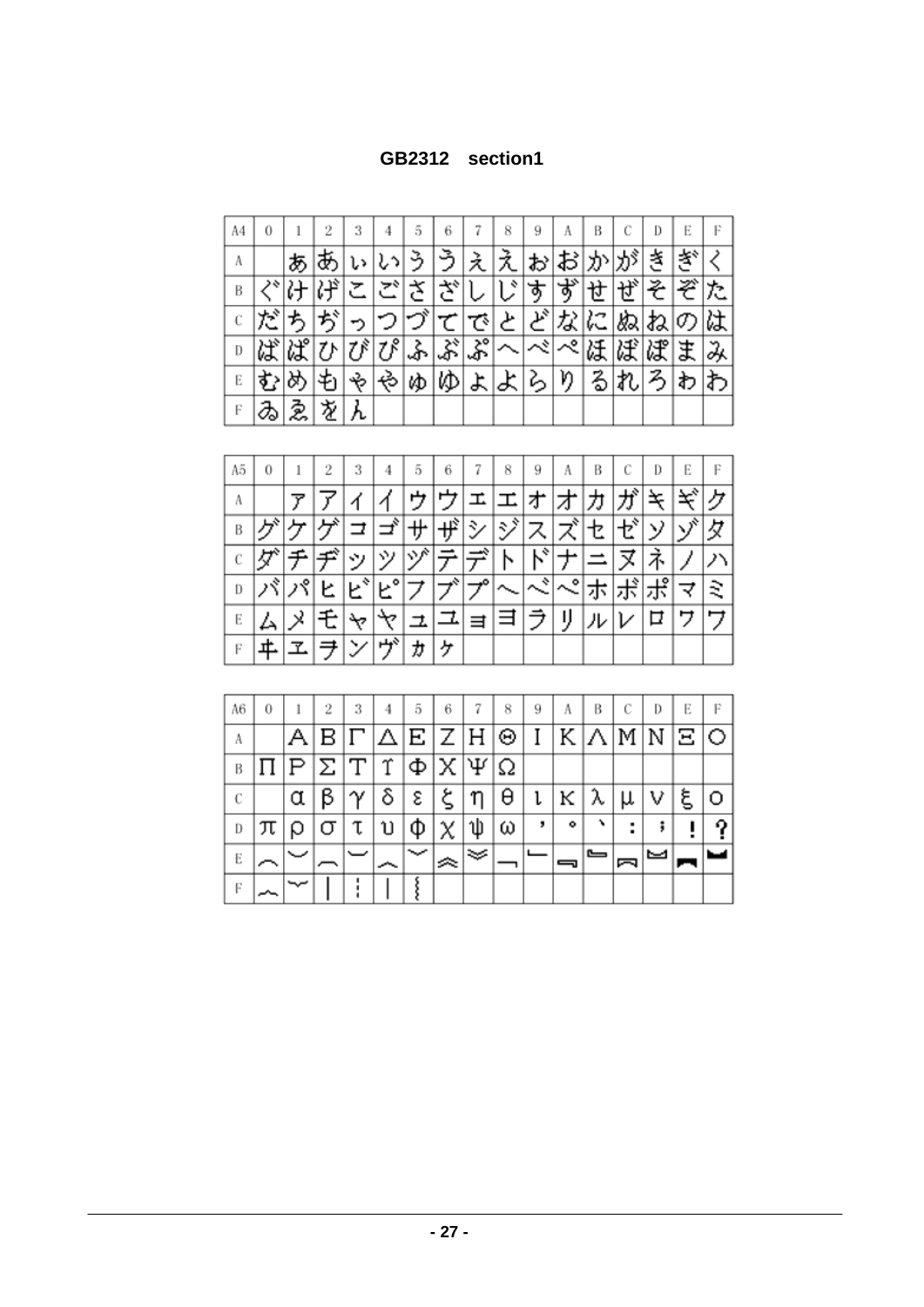### **GB2312 section1**

| A7 | 0  |                        |  | 5 | 6 | 8                                 | 9 | A | В | С | Ð | E                           |   |
|----|----|------------------------|--|---|---|-----------------------------------|---|---|---|---|---|-----------------------------|---|
| Α  |    |                        |  |   |   |                                   |   |   |   |   |   | $A B B \Gamma \Gamma$       |   |
| B  |    | ОПРСТУФХЦЧШЩЪЫБЭ       |  |   |   |                                   |   |   |   |   |   |                             |   |
| C  | IЮ | + 另 +                  |  |   |   |                                   |   |   |   |   |   |                             |   |
| Đ  |    | a                      |  |   |   |                                   |   |   |   |   |   | б в г д е ё ж з и й к л м н |   |
| Е  | 0  | $ \Pi p c \Upsilon y $ |  |   |   | ф   Х   Ц   Ч   Ш   Щ   Ъ   Ы   Ь |   |   |   |   |   |                             | Э |
| F  | ю  | я                      |  |   |   |                                   |   |   |   |   |   |                             |   |

| A8 | 0 |   | 2 | 3      | 4 | 5 | 6 |   | 8 | 9 | A | В | С | D | Е | F |
|----|---|---|---|--------|---|---|---|---|---|---|---|---|---|---|---|---|
| Α  |   | ā | α | v<br>α | à | e | è | ě | è |   |   |   |   |   |   | ŏ |
| В  | O | ū | ú | ŭ      | ù | ū | ű | ŭ | ù | ü | ê | α | m | ń | ň |   |
| С  | g |   |   |        |   | v | ╳ |   |   | 刀 | 去 | 了 |   | 《 |   |   |
| D  | ı |   |   | 业      |   |   |   |   |   | 厶 |   | ፘ | き | せ | 万 |   |
| E  | 幺 |   | □ |        |   | ∠ | 儿 |   |   | 니 |   |   |   |   |   |   |
| F  |   |   |   |        |   |   |   |   |   |   |   |   |   |   |   |   |

| A9 | 0 | 2 | 3 | 4 | 5 | 6 | 7 | 8   | 9   | A | В | С    | D | E | F |
|----|---|---|---|---|---|---|---|-----|-----|---|---|------|---|---|---|
| A  |   |   |   |   |   |   |   | --- | --- |   |   | ---- |   |   |   |
| B  |   |   |   |   |   |   |   |     |     |   |   |      |   |   |   |
| C  |   |   |   |   |   |   |   |     |     |   |   |      |   |   |   |
| D  |   |   |   |   |   |   |   |     |     |   |   |      |   |   |   |
| E  |   |   |   |   |   |   |   |     |     |   |   |      |   |   |   |
| F  |   |   |   |   |   |   |   |     |     |   |   |      |   |   |   |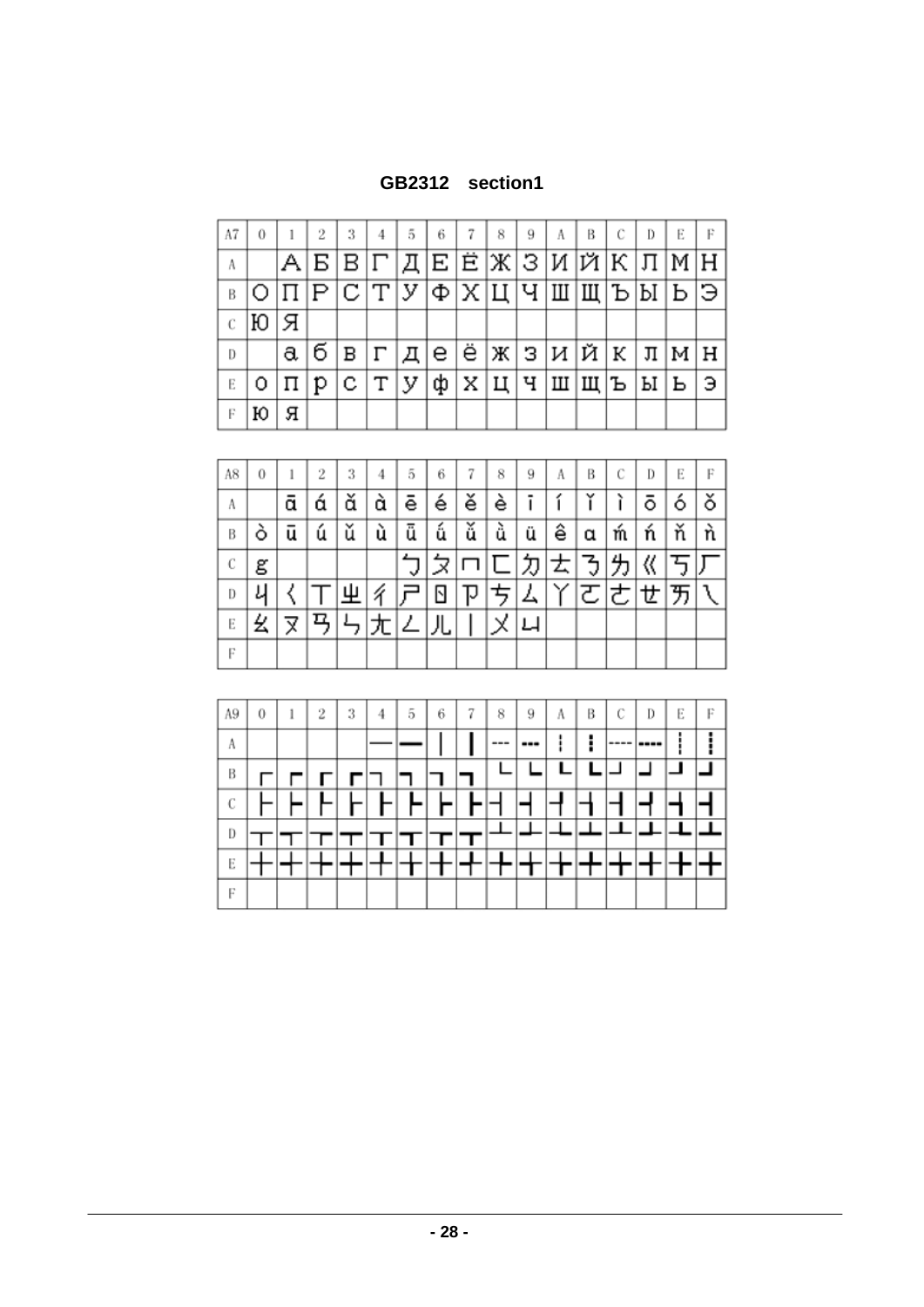### **8.2 8×16 National standard extended character**(**126 character**)

**AA 0 1 2 3 4 5 6 7 8 9 A B C D E F**  R<br>6 Ħ Ο **A**  ۹ **B**   $\blacksquare$  $\blacksquare$ н I, **C**  л Ś **D**  Ā q k m Э е О **E**  IT I I **F**  S ٨l **AB 0 1 2 3 4 5 6 7 8 9 A B C D E F**  × ě  $\overline{\phantom{a}}$ α α α е **A**  ۷ ۵ O la m **B**   $\overline{\phantom{a}}$  $\overline{\phantom{a}}$ ı g **C** 

Include 126 characters with internal code AAA1~ABC0